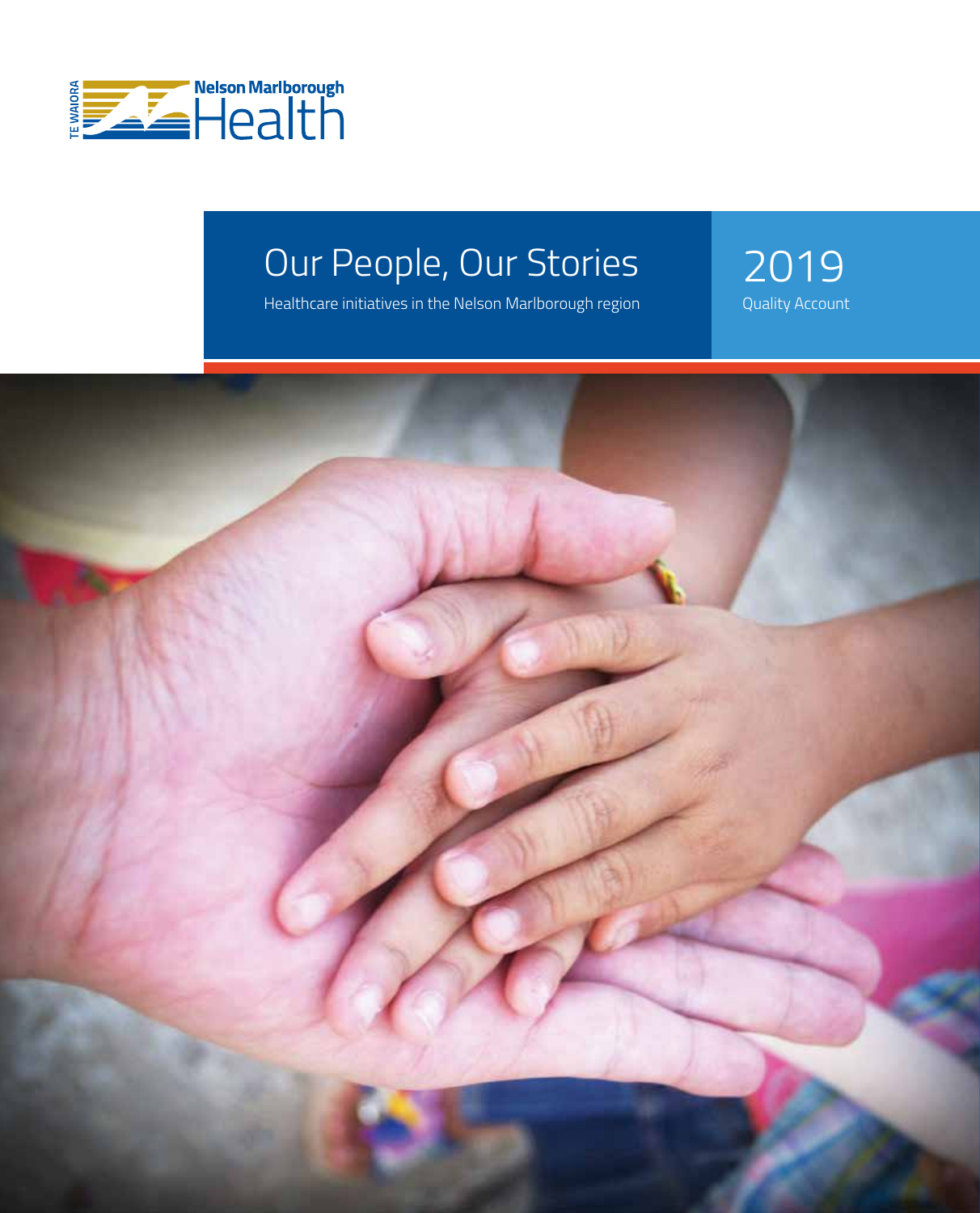# **CONTENTS**

| Murchison Well Child Facebook group offers |  |
|--------------------------------------------|--|
|                                            |  |
|                                            |  |
|                                            |  |
| Hapū Wānanga (wānanga hapūtanga) -         |  |
|                                            |  |
|                                            |  |

# **The Models of Care Programme**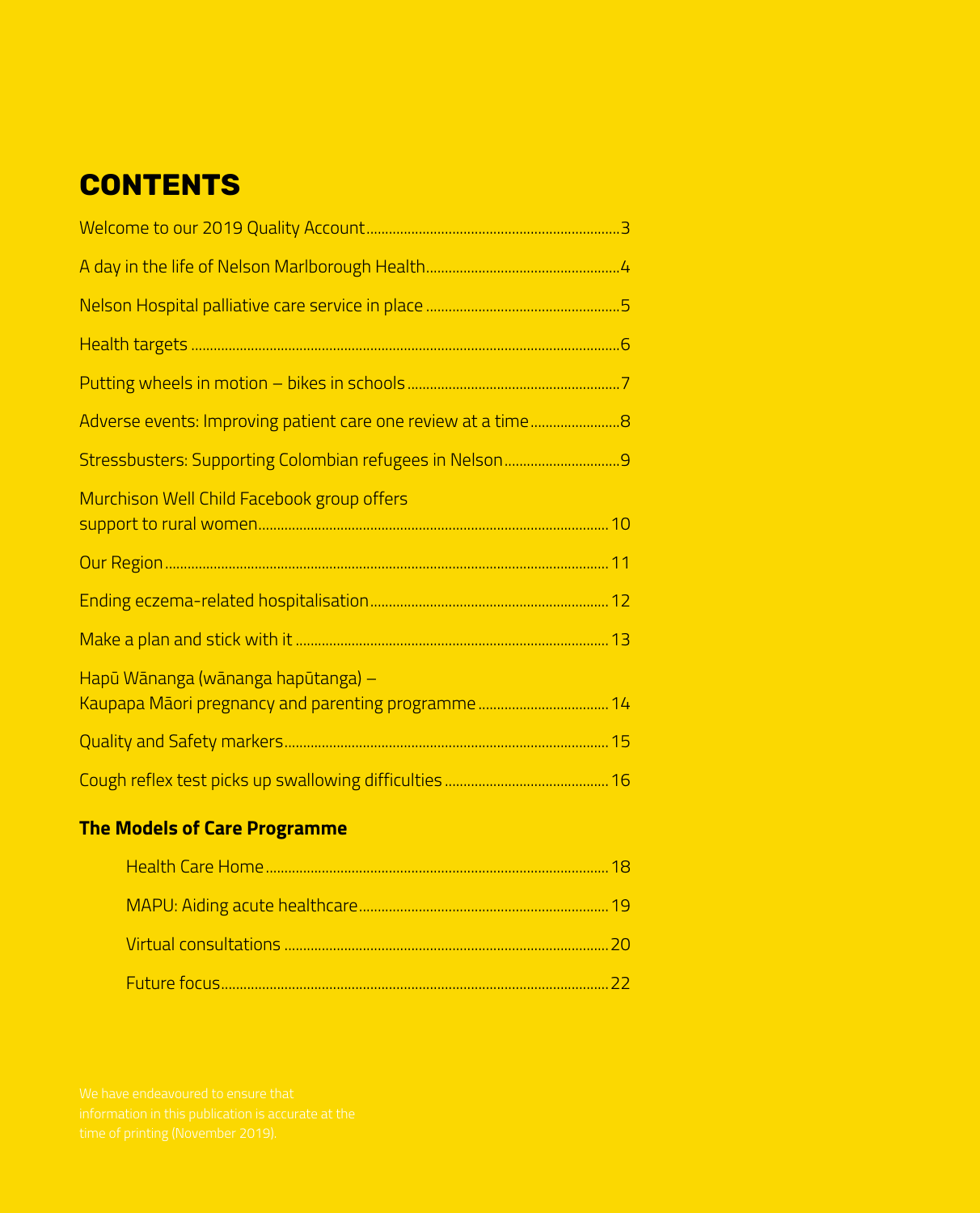# **WELCOME TO OUR 2019 QUALITY ACCOUNT**

**The Quality Account informs our communities about some of the health and quality improvements delivered by Nelson Marlborough Health (NMH) each year. It is also an annual report on the progress against national targets for the Health Quality & Safety Commission.**

#### **Message from the Nelson Marlborough District Health Board**

I am proud to present the *2019 Quality Account: Our People, Our Stories* where we share some of the many health initiatives and innovations happening across Te Tauihu (Nelson Marlborough).

NMH's vision is *'All people live well, get well, stay well. Kaiao te tini, ka ora te mano, ka noho ora te nuinga'* and high-quality care is a central priority.

To help us to deliver high-quality care that is safe, effective, equitable and makes the best use of resources, we need consumer feedback. This essential ingredient helps us to continuously improve the way we do things so we can provide a great patient experience.

I am grateful to the members of the public, our Consumer Council, community advisors and the wider health sector for sharing their experiences and knowledge.

I am constantly impressed with the wonderful people we have working across the organisation. Their commitment to seeing where improvements are needed and putting changes in place enable us to deliver safe, quality healthcare to our communities.

In 2018 the Nelson Marlborough Health Innovation Awards attracted a record number of entries, all focussed on improving patient experiences in our healthcare system. Over 30 initiatives were celebrated at the awards ceremony, and as one of the judges I was truly impressed with the commitment, passion and care that went into the initiatives. I look forward to seeing new initiatives showcased in the 2020 awards.

This Quality Account is an opportunity for us to focus on the quality of our services, and to share a few of the changes we have made that make a difference to our patients, families and whānau. It also provides updates on our performance against national targets.

With increasing pressure to change the way healthcare is delivered, and a move to new, innovative models of care, you can be assured our commitment to continuous evidence-based quality improvement is steadfast.

For more stories about healthcare initiatives at NMH go to

www.nmdhb.govt.nz/our-stories

Jenny Black.



Jenny Black MNZM, Chair Nelson Marlborough District Health Board





Hapū Wānanga is a kaupapa Māori pregnancy and parenting programme that covers mainstream practices within a kaupapa Māori context.

Hapū Wānanga is designed to reintroduce whānau from vulnerable populations to Māori traditions and support wāhine who are about to have a pēpi, by providing antenatal education.

Read more about the Hapū Wānanga programme on page 14.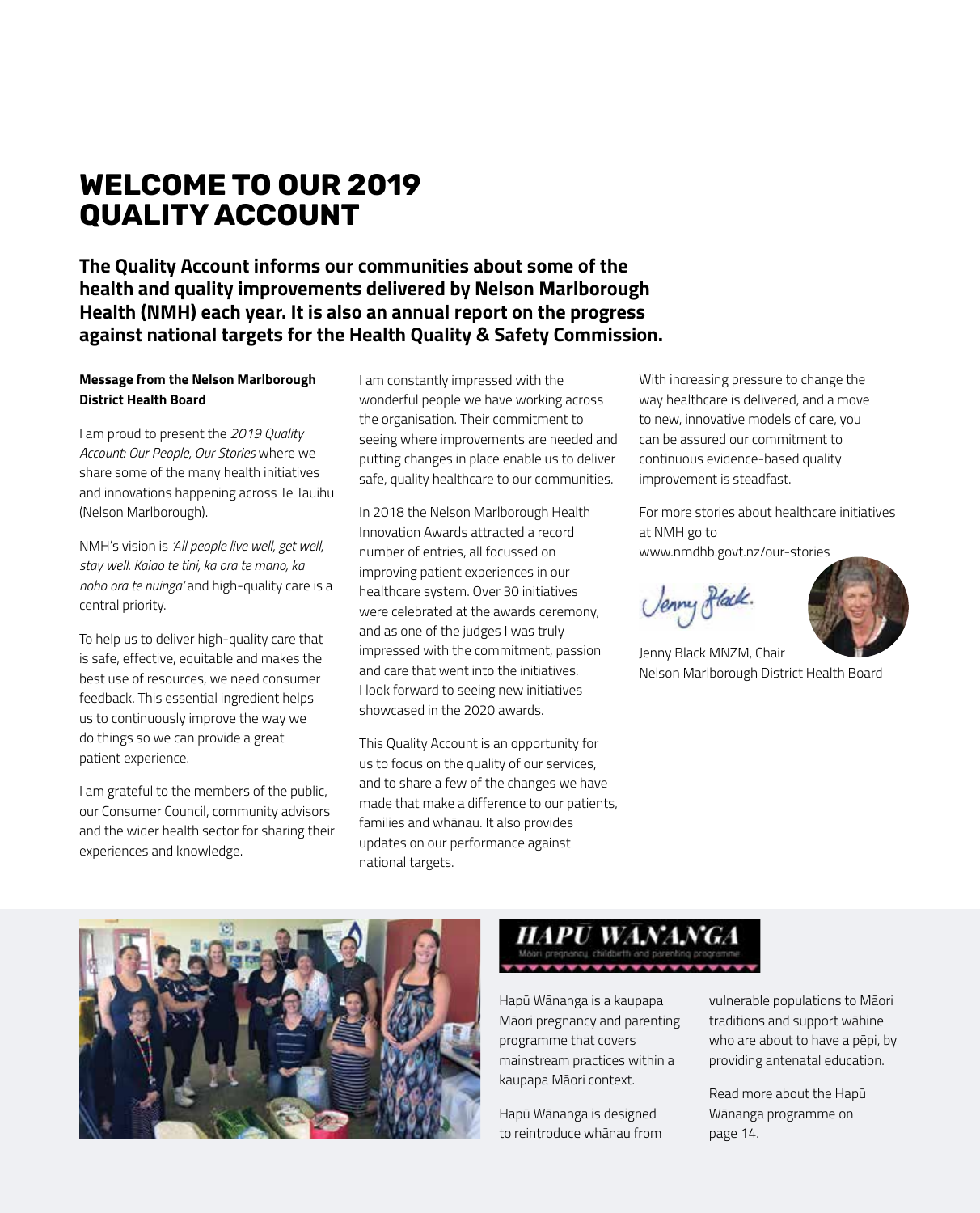# **A DAY IN THE LIFE OF NELSON MARLBOROUGH HEALTH**

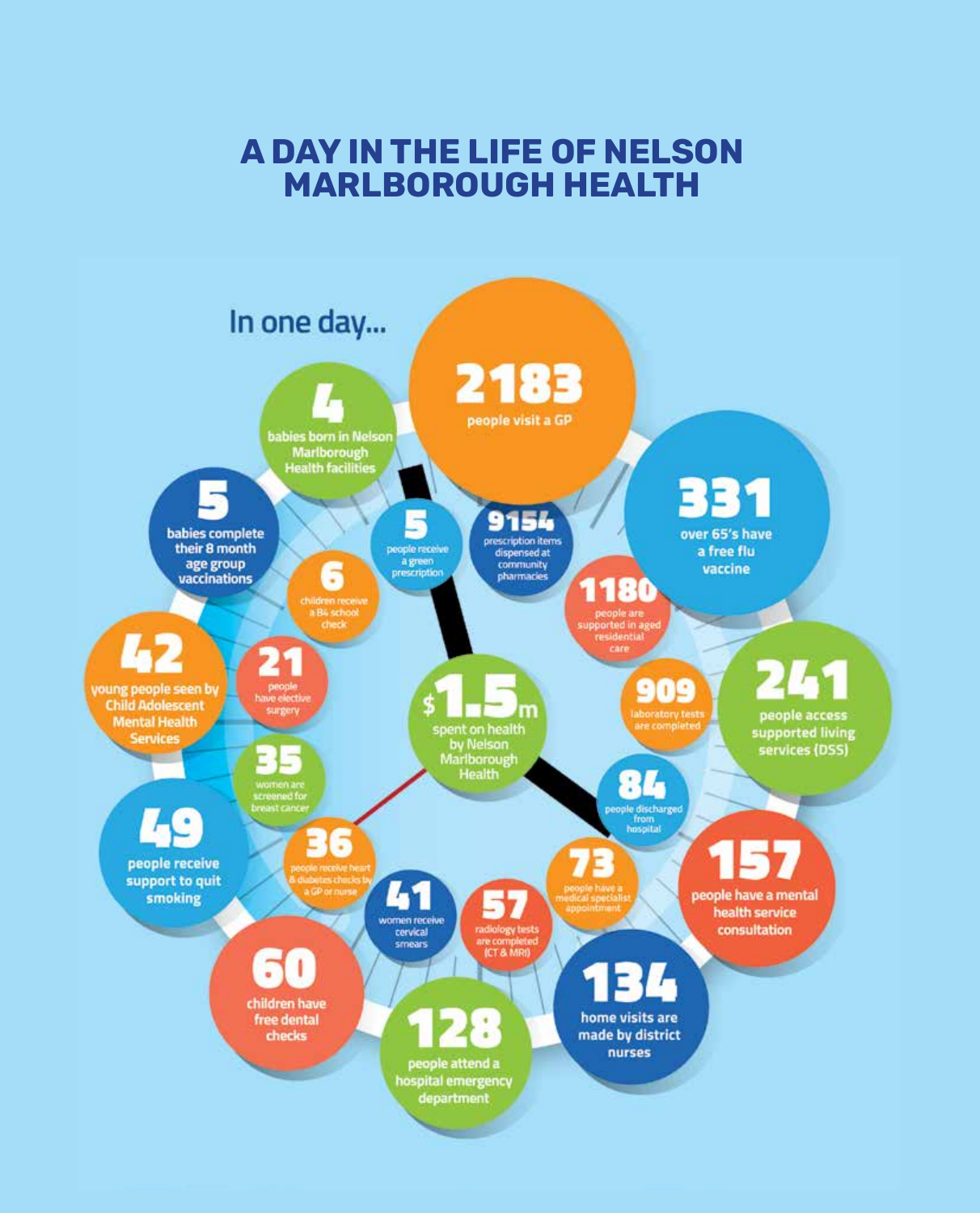# **NELSON HOSPITAL PALLIATIVE CARE SERVICE IN PLACE**

### **The introduction of a new hospital palliative care service means patients with a serious illness now receive more support from palliative care specialists.**

Palliative care provides relief from the symptoms and stress of a serious illness, with a goal to improve quality of life for both the patient and their family.

The service is offered in partnership with Nelson Tasman Hospice and followed a six month pilot in 2016.

Cathy O'Malley, General Manager Strategy, Primary & Community, says the new hospital palliative care service is very similar to the pilot but with extended hours and senior medical involvement. She says it's designed to get the right clinical expertise to the right person at the right time, avoiding delays at a period when time is of the essence.

"A clinical nurse specialist (CNS) in palliative care can support the clinical team with advice on symptom management, or they can help facilitate quicker discharge planning for the patient, either back to the hospice or their home, ensuring community follow-up is in place," Cathy says.

"The CNS also discusses end-of-life plans, including developing an advance care plan, and they support the person and their whānau with the bereavement and grief process."

The hospital palliative care service includes input from a senior medical officer to support the CNS and the medical team.

Palliative Care Specialist Dr Jodie Battley supports palliative care CNSs Zarina Palamountain and Annie Wallace to see patients at Nelson Hospital during the week.

Cathy says the hospital multidisciplinary teams have responded well to the service as it enables positive outcomes for complex palliative pain care in an acute setting.

"This is a living manifestation of the 'one team' strategy, focussed on the patient's needs. Previously the acute clinical team could refer a person to hospice but they may or may not get to see the person prior to their discharge."

The new hospital palliative care service was recommended by the end-of-life care group within the Models of Care programme.



*Palliative Care Specialist Dr Jodie Battley, CNSs Zarina Palamountain and Annie Wallace.*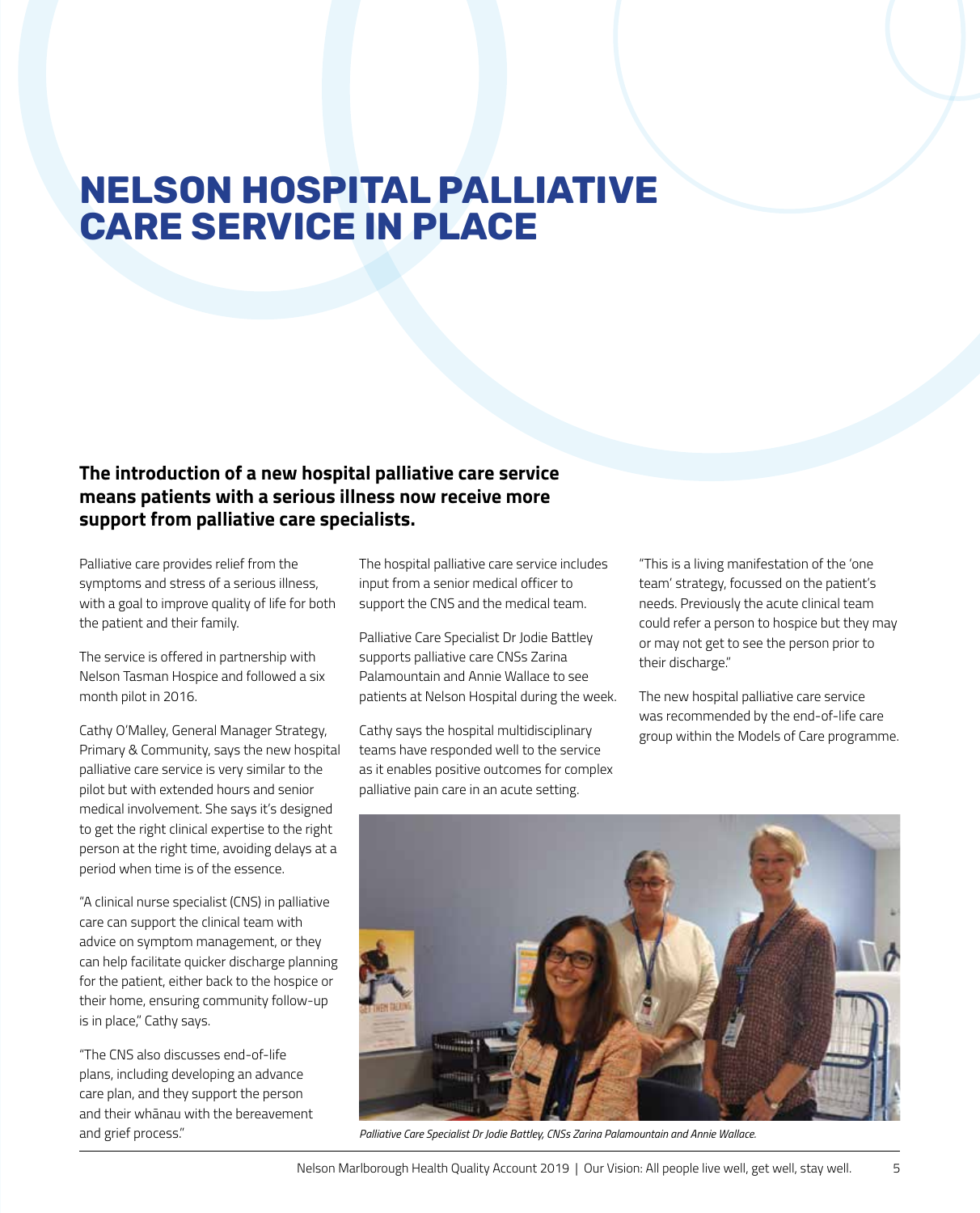# **HEALTH TARGETS**

**Nelson Marlborough Health reports its progress on five health targets to the Ministry of Health four times a year: 30 September, 31 December, 31 March and 30 June.** 

**The targets are a set of national measures and provide a focus for action. Here is how we are performing against those targets:**

# **Nelson Marlborough Health results Quarter 4 (April – June) 2019**

| <b>уммгаа</b> т үзрэн                                                                                                                                                                                                                                          | <b>Target</b> | <b>Achieved</b> |
|----------------------------------------------------------------------------------------------------------------------------------------------------------------------------------------------------------------------------------------------------------------|---------------|-----------------|
| <b>Shorter Stays in ED</b><br>95 per cent of patients will be admitted, discharged, or transferred from an<br>Emergency Department (ED) within six hours. This target measures the flow of<br>acute (urgent) patients through public hospitals and home again. | 95%           | 93%             |
| <b>Faster Cancer Treatment</b><br>85 per cent of patients receive their first cancer treatment (or other management)<br>within 62 days of being referred with a high suspicion of cancer.                                                                      | 90%           | 90%             |
| <b>Increased Immunisation</b><br>95 per cent of infants aged eight months will have completed six weeks,<br>three months and five months immunisation events on time.                                                                                          | 95%           | 89%             |
| <b>Better Help for Smokers to Quit</b><br>90 per cent of PHO enrolled patients who smoke have been offered help to<br>quit smoking by a health care practitioner in the last 15 months.                                                                        | <b>90%</b>    | 81%             |
| <b>Raising Healthy Kids</b><br>95 per cent of obese children identified in the B4 School Check programme<br>will be offered a referral to a health professional for clinical assessment and<br>family-based nutrition, activity and lifestyle interventions.   | 95%           | 92%             |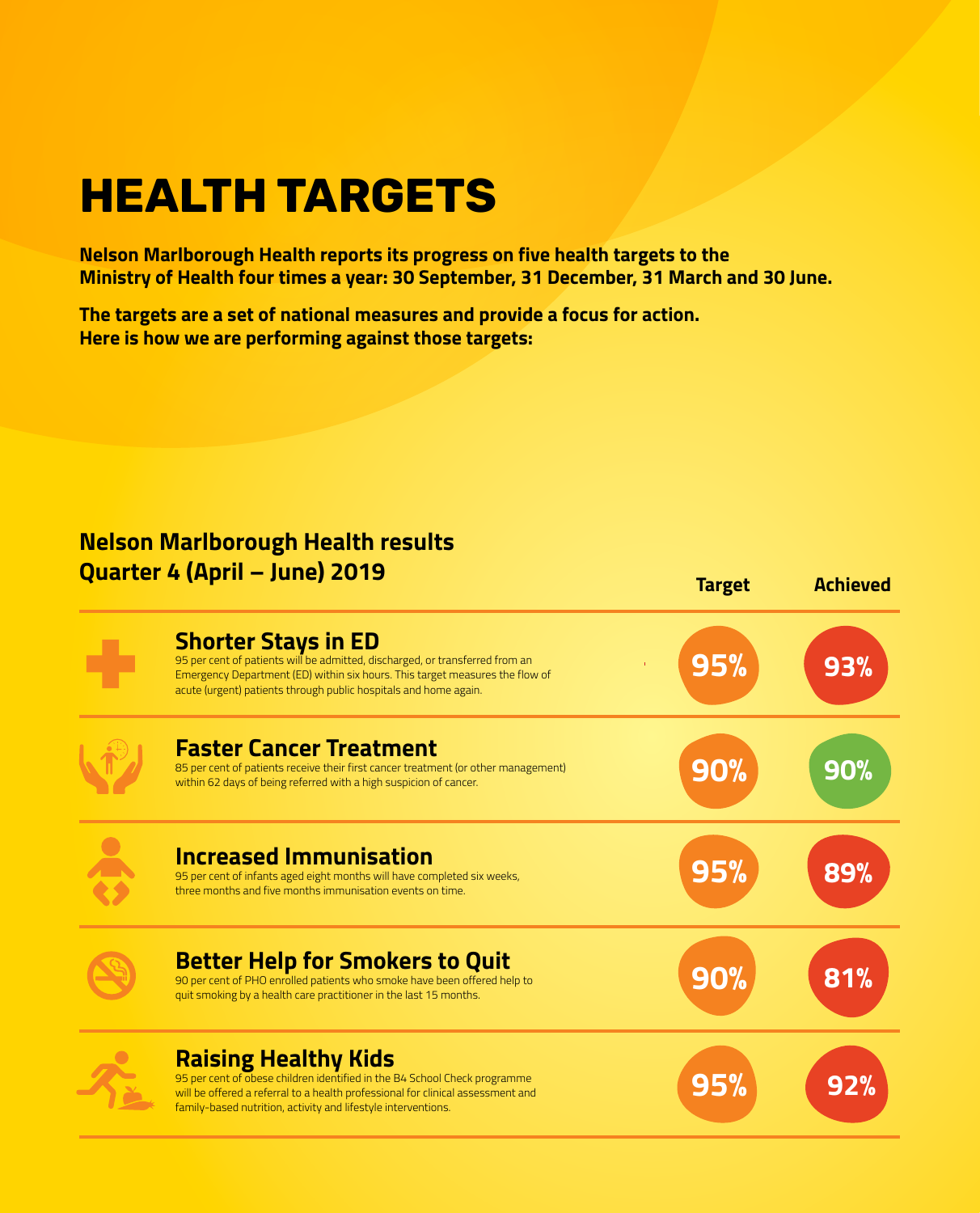# **PUTTING WHEELS IN MOTION – BIKES IN SCHOOLS**

**In 2018 the pupils at Broadgreen Intermediate School watched the gradual transformation of an unused school field into an awesome bike track.**

The track, and the shed full of new bikes and helmets, were put into prompt use, to the delight of Aaryn Barlow, Public Health Promoter.

Broadgreen is one of three schools in the Nelson Marlborough region to benefit from the national Bikes in Schools initiative where Nelson Marlborough Health works with the Bike On New Zealand Charitable Trust and local councils to put bikes, helmets and tracks into schools.

Aaryn says that the beauty of the initiative is that it provides children with regular and equal access to bikes, within their own school. This has huge advantages.

"Being active and physical, and getting bike skills at an early age, has tangible benefits for both kids' health and for the wider community," he says.

The pump tracks allows students of all levels to enjoy riding a bike.

"Biking is particularly good for students who need ways to use their energy, and this supports their learning skills in the classroom."

Parklands School in Motueka, Nelson Intermediate School and Broadgreen Intermediate School are all on board. To see video of their tracks in action, visit www.nmdhb.govt.nz/bikes-in-schools

Nelson Marlborough Health Quality Account 2019 | Our Vision: All people live well, get well, stay well. 7

*"Biking is particularly good for students who need ways to use their energy, and this supports their learning skills in the classroom."*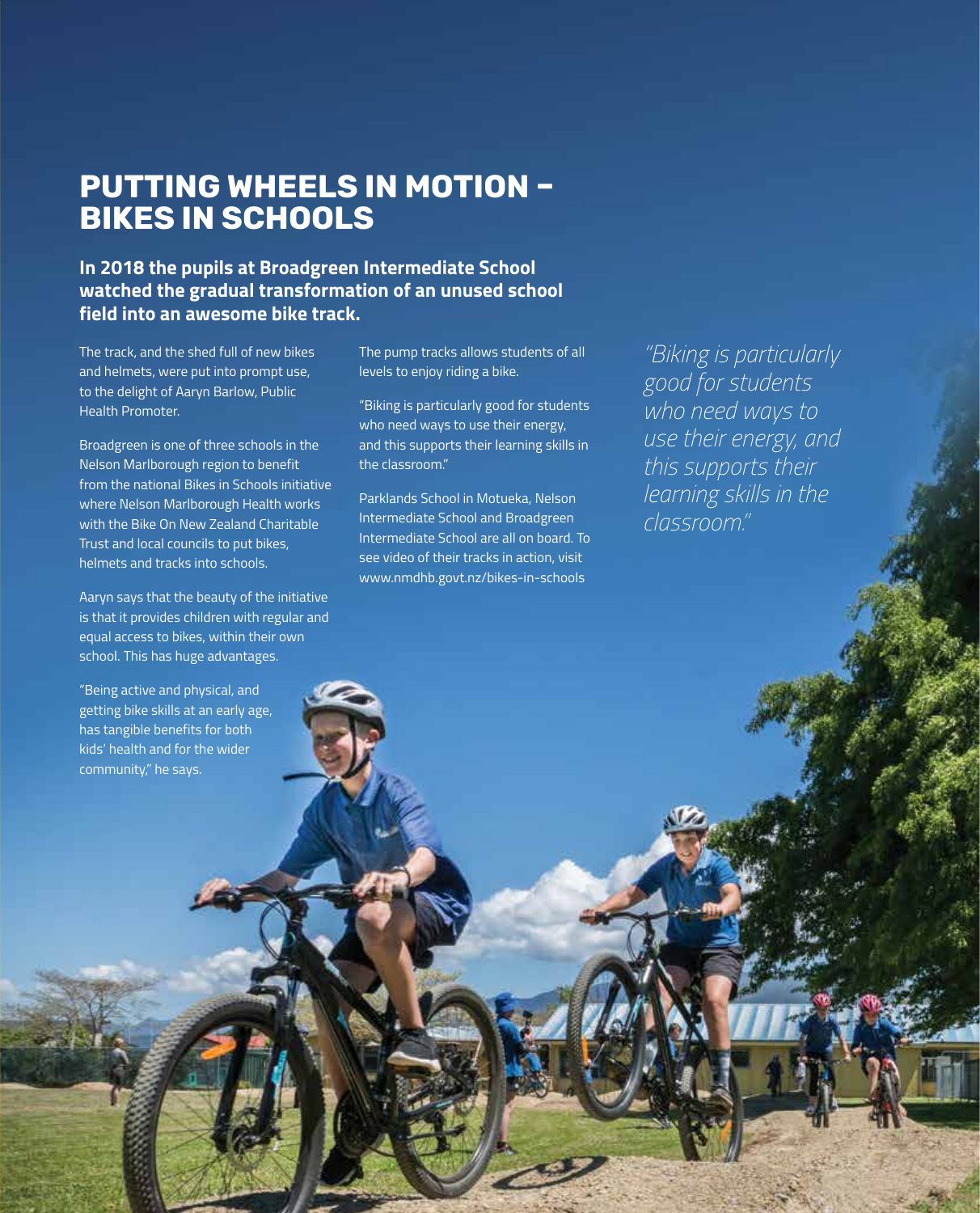# **ADVERSE EVENTS: IMPROVING PATIENT CARE ONE REVIEW AT A TIME**

**Nelson Marlborough Health (NMH) is dedicated to providing the very best in healthcare. While everything is done to ensure our care is safe and effective to all patients, sometimes things go wrong. We refer to these incidents as adverse events and we take them very seriously.** 

Adverse events are rarely due to a single cause. They are often the end result of a number of causes. An adverse event investigation is therefore not a tool for investigating the professional competency of individual staff members, but a way for us to identify where things have gone wrong by looking at all of the factors that contributed to the event.

It is important that we learn as much as we can from events and put that learning into change and improvement. By implementing corrective actions that are identified as a result of our investigation into an incident, we aim to prevent recurrences and make our care safe and more effective.

**Here is a sample of some of the improvements made following reviews of adverse events at NMH:** 

| <b>Event</b>                                                                                                                                                                               | Improvement(s)                                                                                                                                                                                                                                                                                                            |  |
|--------------------------------------------------------------------------------------------------------------------------------------------------------------------------------------------|---------------------------------------------------------------------------------------------------------------------------------------------------------------------------------------------------------------------------------------------------------------------------------------------------------------------------|--|
| Patient risks not fully<br>identified prior to<br>procedure                                                                                                                                | Improved handover procedure for general surgery patients developed in<br>1.<br>relation to nurse to nurse, surgeon to surgeon, physician to surgeon and<br>surgeon to GP handovers                                                                                                                                        |  |
|                                                                                                                                                                                            | 2.<br>Identify, Situation, Background, Assessment and Recommendation (ISBAR)<br>handover tool process from ward nurse to other speciality<br>nurses implemented                                                                                                                                                           |  |
|                                                                                                                                                                                            | 3.<br>Transfer of patient to and from operating theatre policy updated to<br>clarify that patients transferring from the wards to endoscopy require a<br>nurse escort                                                                                                                                                     |  |
| <b>Disability &amp; Support</b><br>Services (DSS) -<br>highlighted some<br>specific opportunities<br>to improve systems in<br>the areas of managing<br>medical events, risks<br>and staff. | Review of recruitment processes and skill level within DSS and the<br>1.<br>development of a number of frameworks to support the determination of<br>safe staffing and skill mix                                                                                                                                          |  |
|                                                                                                                                                                                            | Risk management and plans to provide detailed information about all risks<br>2.<br>associated with a client's particular needs                                                                                                                                                                                            |  |
|                                                                                                                                                                                            | • Risk management is now written in a way that a first-time reader<br>will understand all risks and have a step through process to follow or<br>reference to other documentation.                                                                                                                                         |  |
| Paediatrics - concern<br>around management                                                                                                                                                 | Increase education to all staff around paediatric early warning score (PEWS)<br>1.<br>and escalation process to ED/paediatric ward staff                                                                                                                                                                                  |  |
| and escalation of care                                                                                                                                                                     | 2.<br>Increase frequency of auditing of PEWS charts and provide feedback to<br>staff if not being utilised correctly                                                                                                                                                                                                      |  |
| Mental health -<br>ongoing care and<br>support of client on<br>weekend leave                                                                                                               | Mental Health Service clinical staff to ensure accuracy of documentation.<br>1.<br>In particular, staff reminded of the importance of key transfer, leave<br>and discharge documentation and checking accuracy of information,<br>for instance medication dosages, against source documents, such as<br>medication charts |  |
| <b>Escalation of</b><br>care following                                                                                                                                                     | 1.<br>Development of new clinical guidelines for 'non-invasive positive pressure<br>ventilation' (NIPPV)                                                                                                                                                                                                                  |  |
| deterioration of<br>patient                                                                                                                                                                | 'Handover of care' policy developed, aids process with regards to escalation<br>2.<br>and notification to senior clinician                                                                                                                                                                                                |  |
|                                                                                                                                                                                            | 3.<br>Patient track system has been introduced into NMH. Fluid Balance Chart<br>(FBC) is one of the documents within this system.                                                                                                                                                                                         |  |

- *1. ISBAR (Identify, Situation, Background, Assessment and Recommendation) is a mnemonic created to improve safety in the transfer of critical information*
- *2. Vital signs and observations are essential to assess the child's clinical status; using paediatric early warning score (PEWS) system enables the early recognition of sick patients and management of any deterioration in their health*
- *3. Non-invasive ventilation is the use of breathing support administered through a face mask or nasal mask.*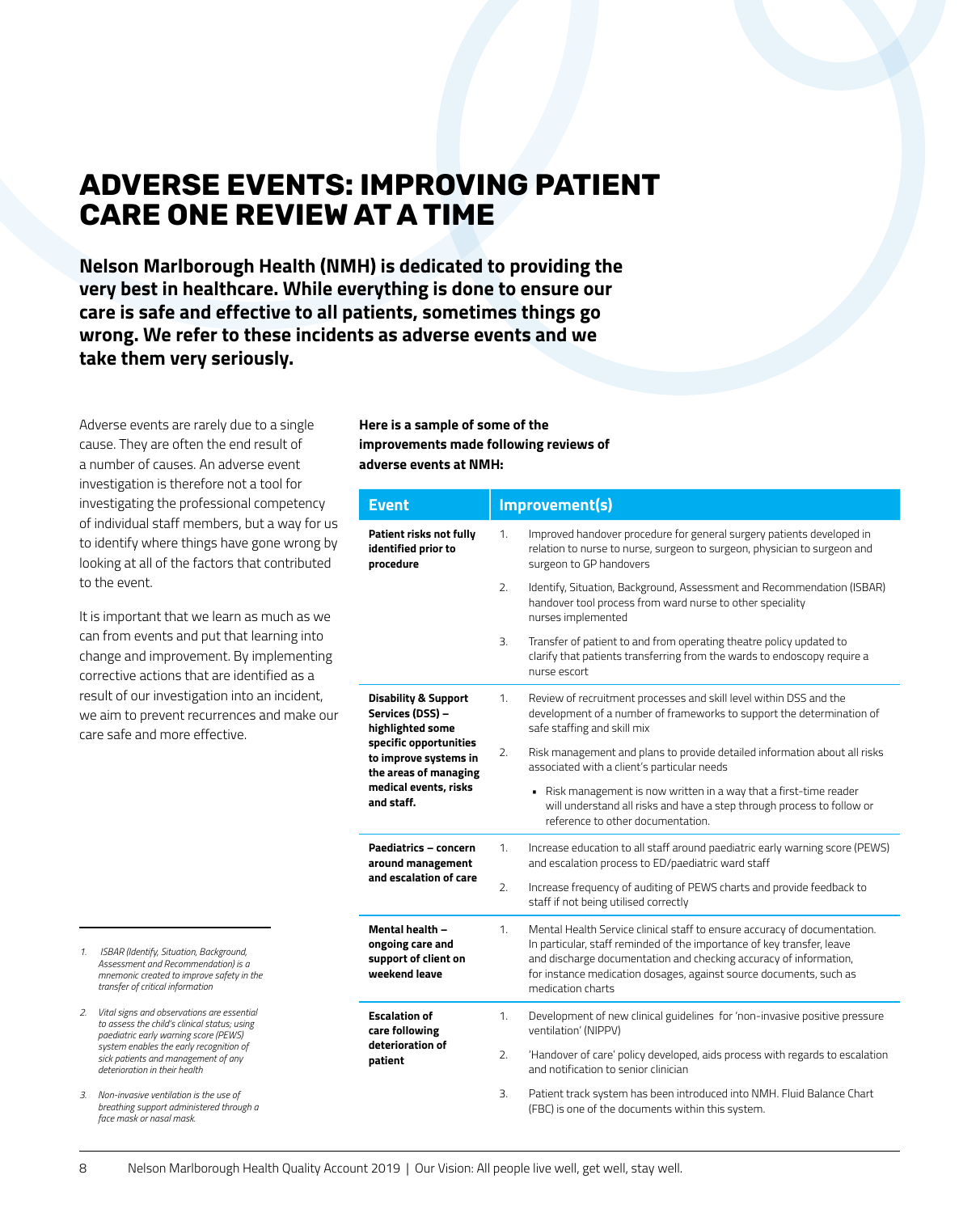# **STRESSBUSTERS: SUPPORTING COLOMBIAN REFUGEES IN NELSON**

### **Forced displacement, trauma, kidnappings, homicides, violence and loss are common experiences for Colombian refugees prior to coming to New Zealand.**

Since 2017 more than 200 Colombians have resettled in Nelson from exile in Ecuador. They often arrive with complex histories of trauma, loss and grief and there was an increasing number of GP referrals to Nelson Marlborough Health Mental Health & Addictions Services (MHAS) for treatment.

Rather than individual therapy, Deb Moore, Nelson Marlborough Health (NMH) Professional Psychology Leader, looked for ways to support the former refugees and build trust, skills and resilience within their own community.

The Stressbusters group programme, based at Victory Community Centre, approaches stress as a normal human response to a refugee's situation rather than as mental illness.

The key objectives of Stressbusters are anxiety management, building resilience, enhancing self-esteem, and supporting

the development of group bonding and interdependence.

The five structured sessions, with written and visual resources in Spanish, include a shared lunch. A final session, offered by the Whenua-iti Outdoor Pursuits Centre, enables the group to put into practise the skills they've learned, and build trust in each other.

Gillian Taylor, a registered psychologist with previous experience working with refugees, was contracted to coordinate and run the course, along with Nikau House occupational therapist Clive James.

Red Cross interpreter Fernando Hurtado assisted with translation and interpreter services, and a steering group met regularly.

The first group was held from August to November 2017 with two more groups held in 2018.



### **Feedback and future developments**

There was high attendance for all the Stressbusters group sessions and course evaluations were very positive and encouraging.

When asked what was the most important thing they learned in the course, one participate wrote: *To control my anxiety and manage the pain that I brought with me from Colombia.*

Victory Community Centre and NMH's Directorate for Vulnerable Populations is providing support for ongoing Stressbusters groups, including interpreter funding and primary care-based counselling.

Refugees as Survivors has commended the Stressbusters course, and the resources are being made into an electronic package that can be adapted for other refugee populations and shared nationally.

Those likely to benefit from the Stressbusters course are now referred directly from the Mangere Refugee Resettlement Centre to Victory Community Centre rather than requiring a visit to the GP.

The Stressbusters initiative was the winner of the Darcy Christopher Excellence Award at the 2018 Health Innovation Awards.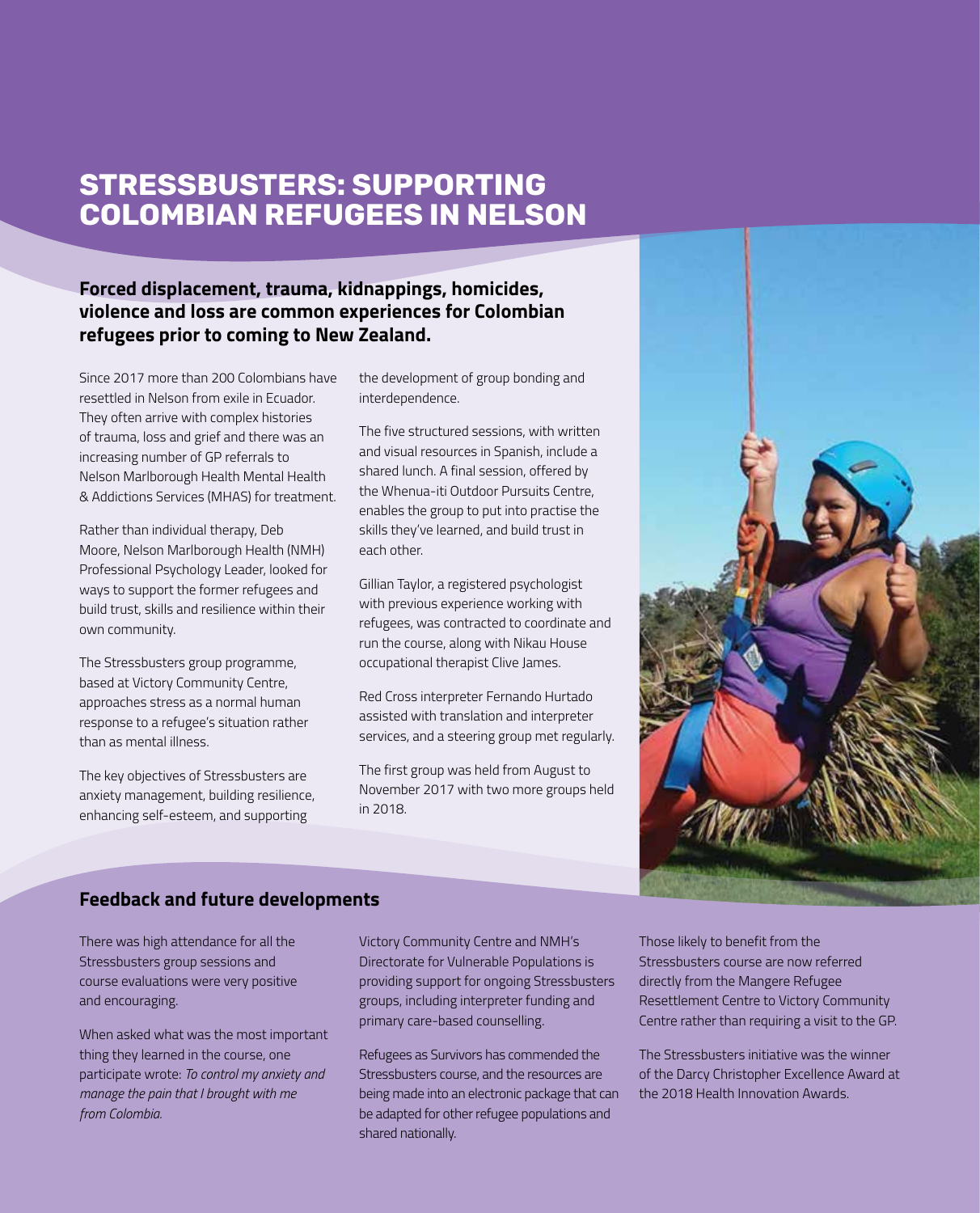# **MURCHISON WELL CHILD FACEBOOK GROUP OFFERS SUPPORT TO RURAL WOMEN**

### **Providing women with postnatal care and support can be challenging in remote rural areas, such as Murchison.**

The Murchison Hospital and Health Centre in the rural town services a 50 kilometre area and has almost 1100 enrolled patients.

 A 2017 audit found the majority of women received three or less postnatal home visits, even though they were entitled to eight.

Nicky Cooper, a Well Child Nelson Marlborough Health registered nurse in Murchison says there are many aspects of rural life, including social isolation, that result in higher levels of postnatal depression and anxiety.

To help address this, in May 2016 Nicky created a private Facebook group, Murchison Well Child.

She says the idea for the group came after she noticed unread leaflets falling out of the Well Child/Tamariki Ora books when mothers brought their children in for their health assessments.

"The Facebook page can store resources electronically so parents can access the information when they need it.



*Dr Ros Gellatly presents Nicky Cooper with her Health Innovation Award*

"It's a safe place for support and discussions between parents and caregivers of children under five, who might be going through similar experiences," Nicky says.

Nicky moderates the page and initially put tight controls on the settings. However, she's since relaxed the controls and says she is heartened with the respect everyone shows each other.

 "Women are encouraged to open up, they also share tips and stories about what works for them.

"This open discussion has helped me pick up an issue which may not have been brought up otherwise, and it enables me to book appointments for Well Child checks."

Nicky has acted as a support person to many women in consultations with the GP or nurse practitioner and in early childhood education settings for a range of emotional, wellbeing or mental health issues.

#### **The results**

As at November 2018 there has been 100 per cent engagement and participation in the Well Child/Tamariki Ora programme, and no new diagnoses of postnatal depression requiring medication or counselling in the 18 month period after the page started.

Breastfeeding and immunisation rates have also increased.



*"It was really nice to have you watch him grow. I really couldn't have done this without you. You are amazing at your job! Thank you."* Amy (mother)

She says the page has created a 'virtual village' which helps reduce the triggers for postnatal depression, reduces social isolation, and increases access to reliable, trustworthy parenting information in Murchison.

"A group member commented 'It's like I have this envelope of love around me', which made me feel very proud of the support the group gives to a section of our small community."

The membership of the Facebook group continues to grow.

Nicky was a Child and Adolescent category winner in the 2018 Health Innovation Awards for her work.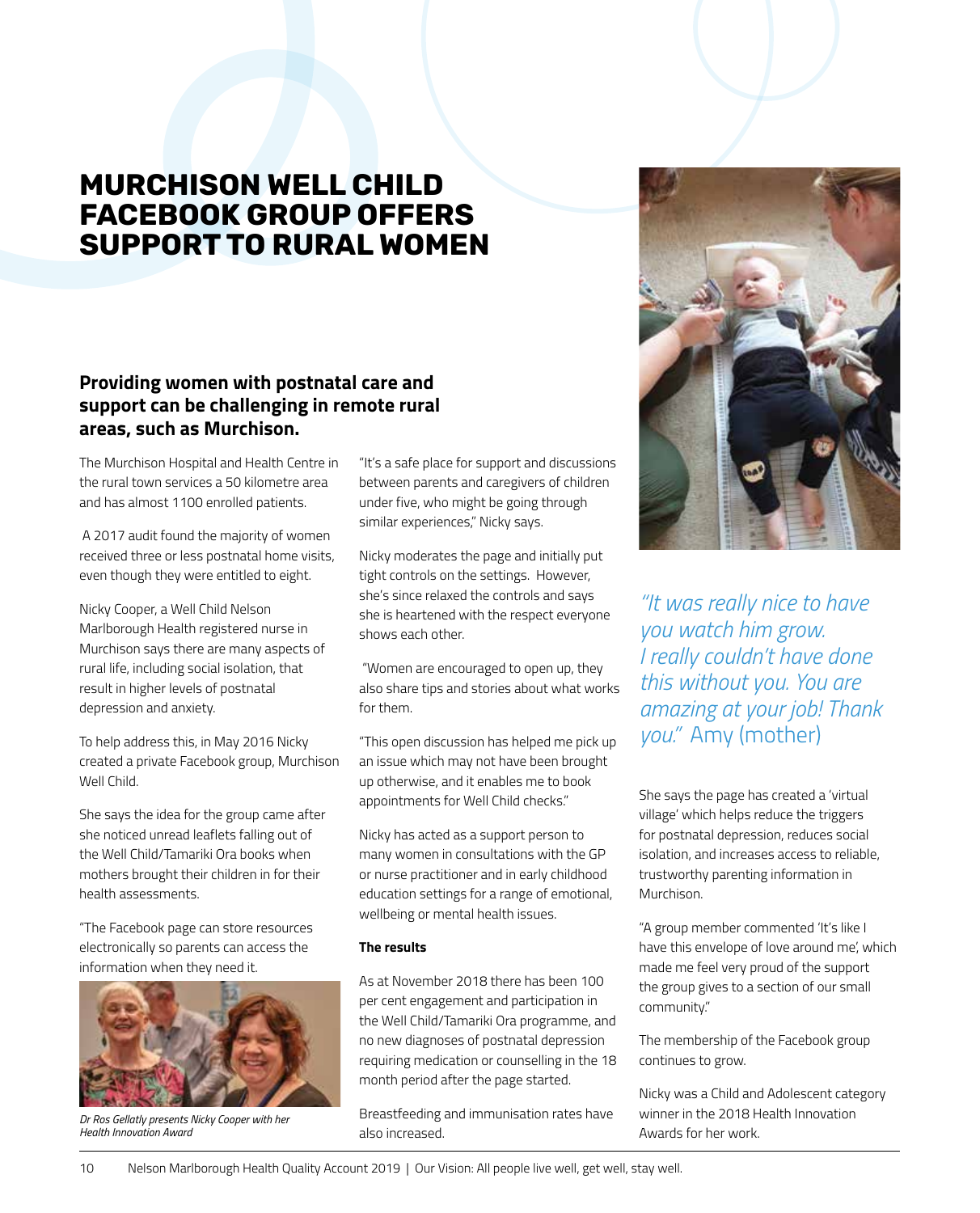# **OUR REGION**

**NELSON MARLBOROUGH HEALTH IS RESPONSIBLE FOR ALMOST** 

**PEOPLE ACROSS TE TAUIHU** 

# **(NELSON–MARLBOROUGH) OUR COMMUNITY IS GROWING...**

**THAT'S 3% OF NEW ZEALAND'S POPULATION**

# **REGIONAL GROWTH 1997-2018**

**NELSON TASMAN**

**1.4% 0.9% MARLBOROUGH**

#### **AND CHANGING... 50% OF OUR MĀORI POPULATION 18% OF OUR CHILDREN AND YOUNG PEOPLE IDENTIFY AS MĀORI**

**IS UNDER 25**



**OUR DEMOGRAPHICS**

# **AND AGING...**



Nelson Marlborough Health Quality Account 2019 | Our Vision: All people live well, get well, stay well. 11 *stats.govt.nz and infometrics.co.nz*

**65+ BY THE POPULATION IN TE TAUIHU IS PROJECTED TO BE AGED** 

**PEOPLE**

*Sources: Nelson Marlborough Health Needs and Service Profile 2015,* 

**BY 2033 THE POPULATION IS EXPECTED TO INCREASE BY AN ADDITIONAL** 

**14,000**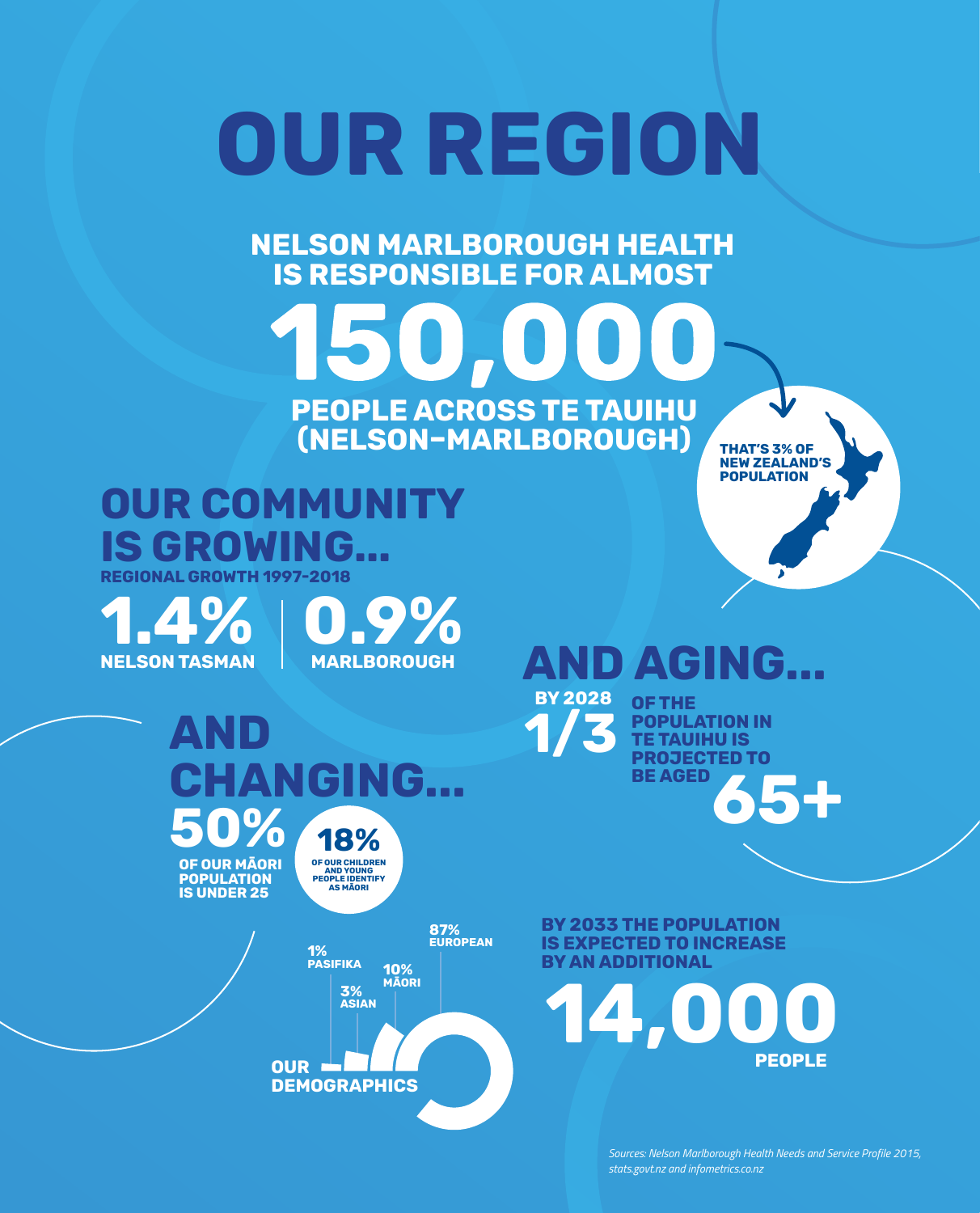# **ENDING ECZEMA-RELATED HOSPITALISATION**

### **Seeing an unsettled youngster flourish once his eczema was brought under control inspired public health nurse Pam Manley to set up the South Island's first outpatient, nurse-led eczema clinic.**

The clinic has dramatically reduced the number of children whose eczema gets so bad they end up in hospital. In just two years, the numbers of children admitted to Nelson Hospital with eczema has dropped from 78 to 3.

Pam was motivated to set up the clinic when she met a 5 year-old boy referred to her for



behavioural issues. She visited him at school and found a miserable, aggressive child with 'head to toe' eczema.

Pam acted quickly, picking up prescription skin creams and visiting the boy's family to show them how to administer the cream correctly.

 "I got him going really well with his creams, got the school on board, and things changed," Pam says.

"It was when the school principal told me later than the boy had grown into a confident class leader with lots of friends, I realised that the eczema wasn't just about his skin, it was about his behaviour, his self-esteem, how others treated him, how the condition affected his play, everything. Eczema is an underrated disease."

Eczema is a chronic skin disease, a dysfunction of the skin barrier. Allergens from the outside get in through the skin and create an intensely-itchy rash that can keep people awake at night.

"It's like having a million sandfly bites," Pam says.

Eczema is often an inherited condition, but it also develops in new migrants who are have not grown up with a temperate, windy climate like New Zealand's, where there are a lot of wind-borne allergens.

The eczema clinics are based at Richmond's Health Hub and Wairau Hospital's paediatric ward. GPs, nurses, dieticians and paediatricians can all refer to the clinic, with GPs and Plunket nurses being the main source of referrals.

"Quite often a dietician will refer a child to the clinic to get the eczema under control before they can start looking at the potential causes," Pam says.

"It's just so rewarding seeing children getting better, staying out of hospital and not having to go to their GP every other week."

Associate Director of Nursing and Operations Manager Jill Clendon is responsible for Well Child and community public health nursing services at Nelson Marlborough Health.

Jill says the eczema clinic is a great example of how nurses support people to manage their health needs in the community, in many different ways.

"Nurses competently lead care for many patients with chronic conditions including diabetes, heart conditions, palliative needs, continence needs and chronic wounds.

"They visit people in their home to provide care, offer clinics to support people manage specific health needs such as eczema and diabetes, immunise people in schools and GP clinics and facilitate access to other health services," Jill says.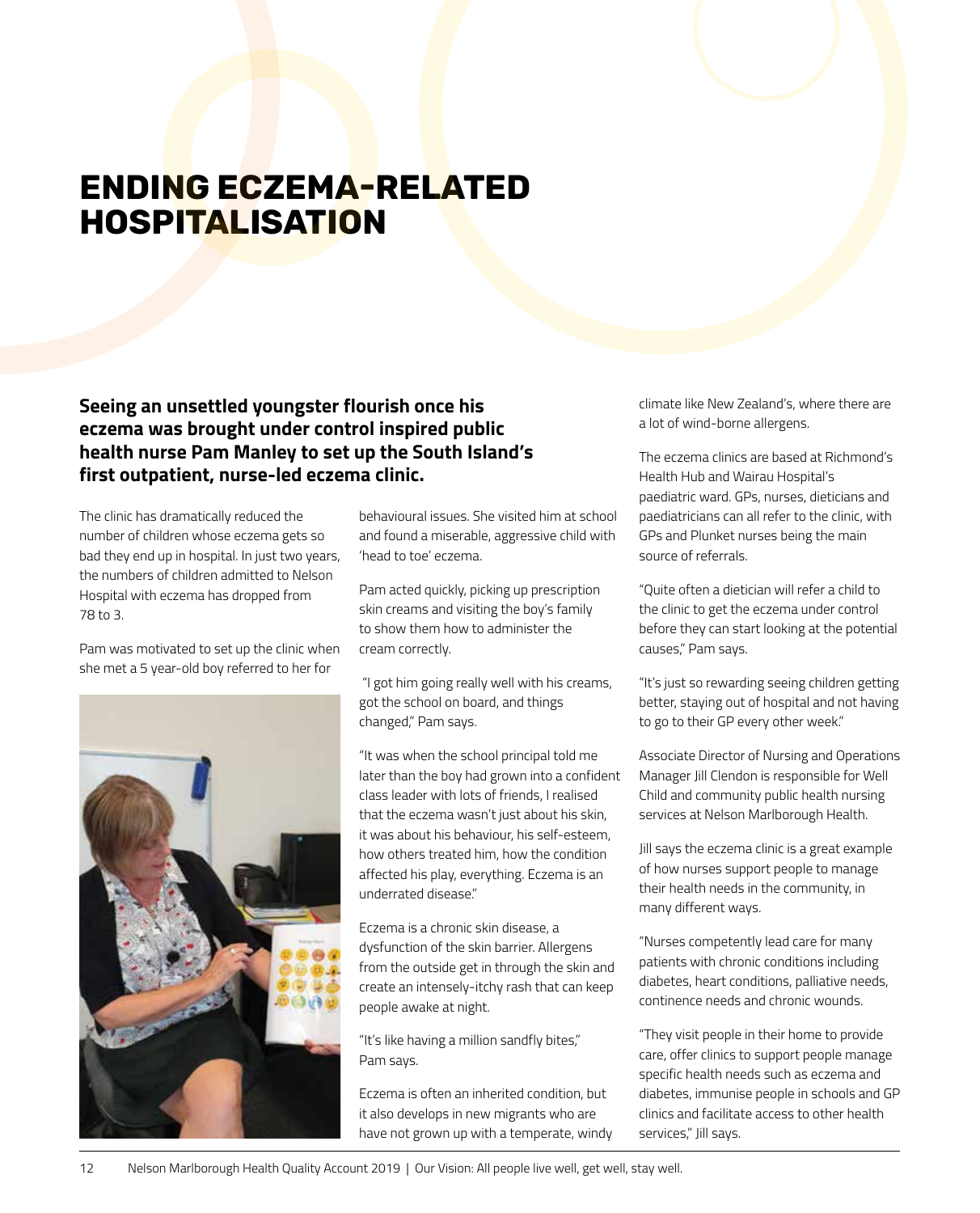# **MAKE A PLAN AND STICK WITH IT**

**The younger a person starts drinking alcohol, the more likely it is that they will go on to drink harmfully in their late teens and adult life.** 

Even though parents don't want their children to use drugs, many introduce their teens to alcohol before they reach the legal purchase age — whether offering sips in supervised settings, or providing large amounts of high-strength alcoholic beverages that are consumed unsupervised.

As reported to the Adolescent Health Research Group (2013) around 60 per cent of under-18s who drink alcohol get it from their parents.

In 2015 Hilary Genet, Mental Health Promoter and Carol McIntosh, Alcohol Licensing & Health Promotion, both from the Public Health Service, joined Rosey Duncan, Community Action Youth & Drugs (CAYAD) coordinator with the Health Action Trust, to look at youth access to alcohol.

Their response was to start asking parent focus groups, innovators and young people about their knowledge, experiences, attitudes and opinions regarding alcohol.

They also asked parents what kinds of tools they'd find useful to stimulate conversations about alcohol and to help create plans for their families.

As a result of these discussions the team chose to focus on influencing parents who want to teach their teens to drink responsibly because these parents are already thinking about what they do to support their child to make good choices.

#### **From here the two key aims became:**

- 1. to delay parental supply as long as possible (rather than simply asking them to not provide alcohol at all),
- 2. to create family plans.

Out of this emerged the initiative brand The Plan with the strapline 'Delay teen drinking. Make a plan and stick with it'.

Since then the team has developed a range of interactive resources, worked with bottle

> stores, connected with parents via high schools and workplaces, advertised, promoted, and presented The Plan extensively across the Nelson Tasman region.



#### **What has The Plan achieved?**

Social change does not happen quickly, nor is it easy to measure. However, feedback from parents has shown that they have learnt new and important information and The Plan has been a good reminder for what they need to do as a family. Parents have found it useful to talk with other parents, and find out what they were doing. Parents report that they feel assured and confident to tackle the issues and not feel pressured by their teens.

The team is now working to extend the reach of The Plan beyond Nelson Tasman.

Parental supply of alcohol is also being evaluated nationally by the Health Promotion Agency. Over time it is expected national surveys such as the *Attitudes and Behaviours towards Alcohol Survey*, and the *Lifestyle Survey*, will indicate changes in New Zealanders' attitudes and behaviours around alcohol.

The Plan won the Best Poster category in the 2018 Health Innovation Awards.

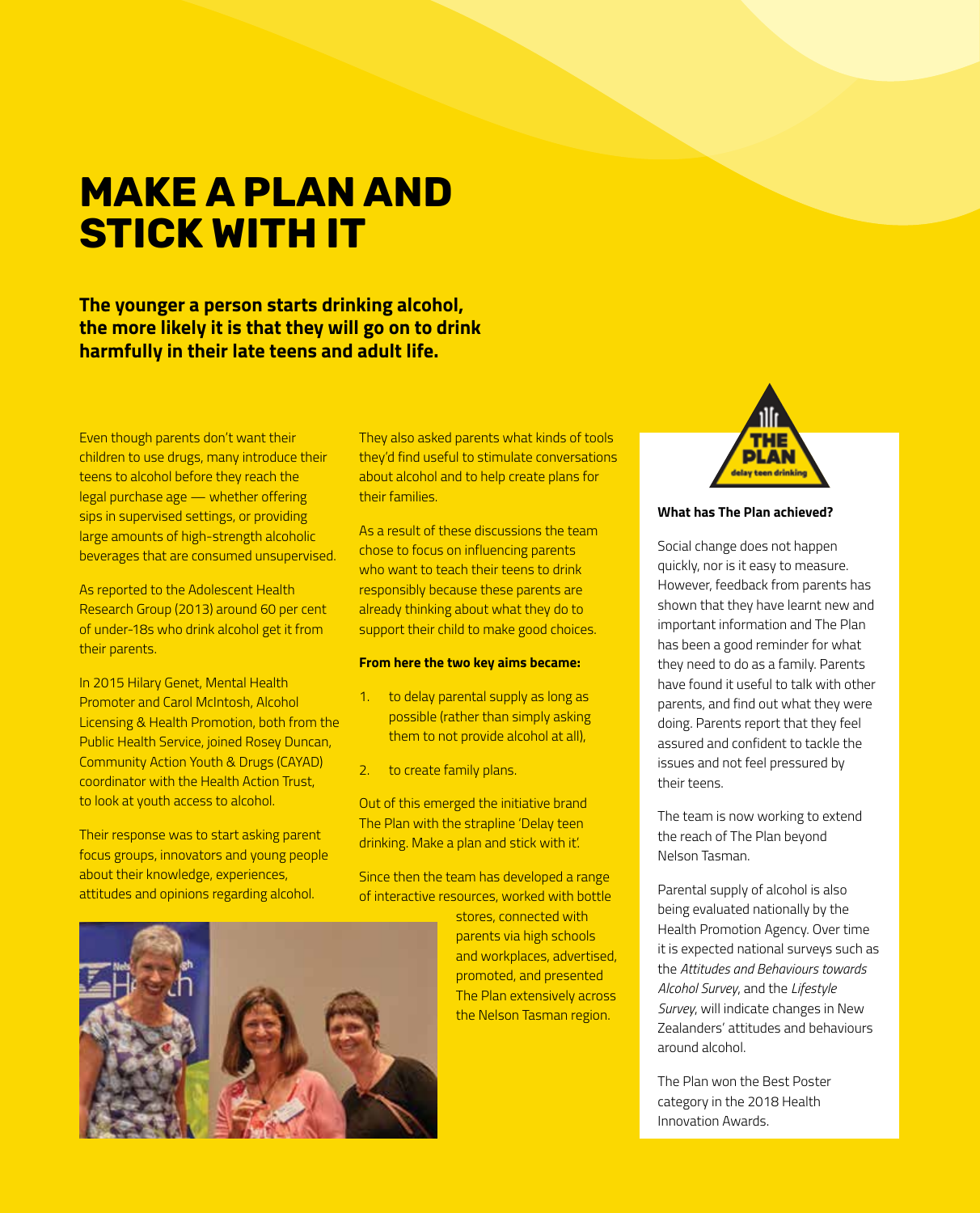# **HAPŪ WĀNANGA (WĀNANGA HAPŪTANGA) – KAUPAPA MĀORI PREGNANCY AND PARENTING PROGRAMME**



### **Hapū Wānanga is a kaupapa Māori pregnancy and parenting programme that covers mainstream practices within a kaupapa Māori context.**

The programme, launched in Marlborough in November 2018, operates in multiple locations across the Nelson Marlborough district. It is a partnership between Nelson Marlborough Health's Te Waka Hauora Māori health team, Maternity Services, local Māori providers and community. It is the first of its kind in Te Tauihu (top of the South Island).

Hapū Wānanga is designed to reintroduce whānau from vulnerable populations to Māori traditions and support pregnant wāhine who might not otherwise engage with antenatal education.

Over two days Hapū Wānanga embraces the principles of te reo, tikanga and mātauranga Māori to share knowledge and key messages around immunisation, labour and birth options, safe sleep, gentle handling of pēpi and other issues identified by whānau attending, in a way that upholds and acknowledges Te Ao Māori.

Strong engagement and linking to local support services is important to the ethos of the wānanga – with local presenters and services such as smoking cessation and whānau support services attending.

At the end of the programme wāhine are given a wahakura woven by local weavers to support the safe sleep message. It comes with a mattress, sheets, merino blankets, baby clothes, accessories and an aroha pack filled with items for māmā and pēpi.

Hapū Wānanga supports Māori whānau and not just first-time parents and mothers partners and wider whānau are welcome. To help remove any barriers to whānau accessing the programme, there is no cost, kai is provided and also transport if required.

#### **Results to June 2019:**

**11** Hapū Wānanga have been held for 76 people: four in Blenheim, four in Nelson and three in Motueka.

#### Around

of attendees identify **20** as Māori, with Pakeha and Pasifika whānau making up the non-Māori participants. In less than a year there was more than a 1000 per cent increase in Māori uptake of the programme. **80%**

The average age of wāhine attending Hapū Wānanga is 26.5, which is



younger than women attending mainstream pregnancy and parenting programmes, and increasing numbers of mums who have previously had babies are also attending.

At the completion of the programme 60 per cent of the

PU WANA

\*\*\*\*\*\*\*\*\*\*\*\*\*\*\*\*

# **60%**

mothers attending who were smokers when they registered joined either the Pēpi First or Stop Smoking Service.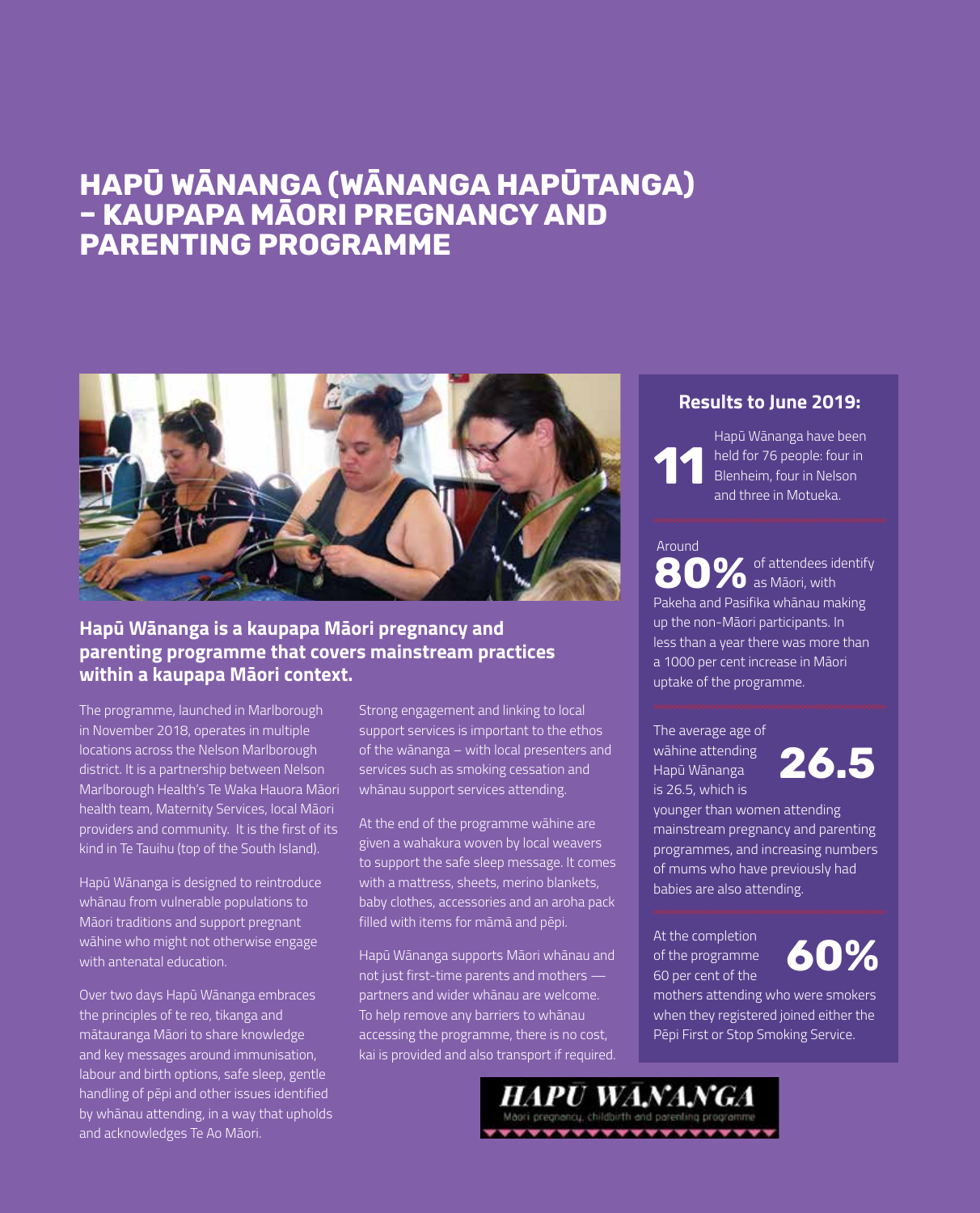# **QUALITY AND SAFETY MARKERS**

### **The Health Quality and Safety Commission drives improvement in the safety and quality of New Zealand's healthcare.**

Quality and safety markers (QSMs) help us to evaluate and determine whether we have achieved a desired change in practice and harm reduction.

#### **Quality and safety markers update, Q2 April to June, 2019**

### **Surgical site infection improvement (SSII) – orthopaedic surgery**



Good hand hygiene prevents healthcare-related infections. This measures compliance with five hand cleansing moments: before patient contact; before a procedure; after a procedure; after patient contact; and after contact with patient surroundings. Hand hygiene national compliance data is reported three times every year, not quarterly.



# **Hand Hygiene Falls Prevention**

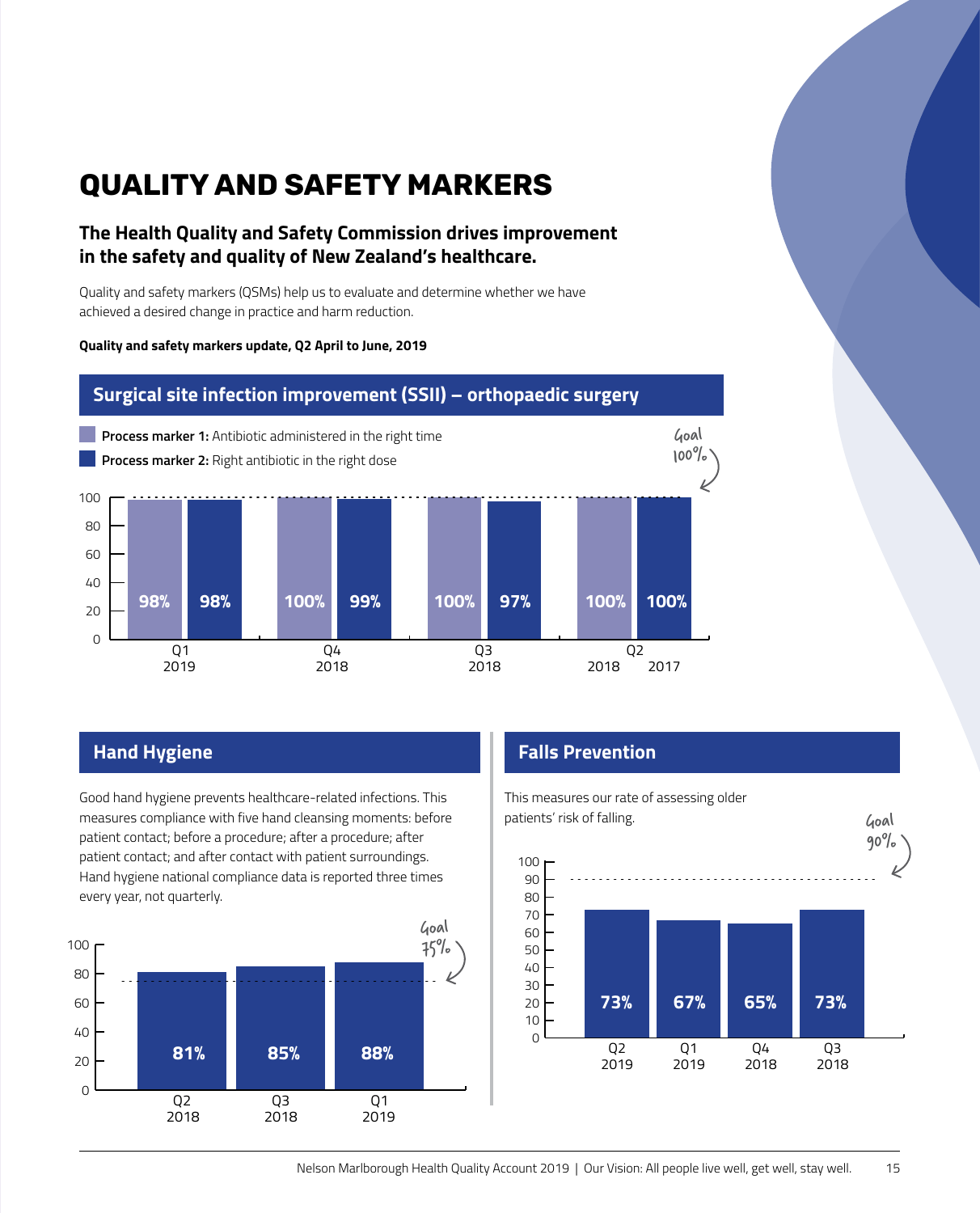# **COUGH REFLEX TEST PICKS UP SWALLOWING DIFFICULTIES**

**An acid which occurs naturally in citrus fruit is helping the Nelson Marlborough Health speech language therapy (SLT) team perform a simple test to detect whether a patient is likely to cough if something goes down the wrong way.**

Nebulised citric acid irritates a person's larynx and makes them cough, simulating the same effect as food or fluid touching the vocal cords.

SLT team leader, Michele Cunningham says a cough reflex test may be done on patients who have had an acute stroke or a neurological condition that might affect their swallowing.

"We put citric acid through a nebuliser and the patient breathes it in," she says.

"If they cough it tells us the sensation in their larynx is intact and they will be able to feel if food or fluid has gone down the wrong way. If they don't cough it could mean the sensation in their larynx is affected, meaning they may not feel it and therefore won't cough it up."

Michele says this is known as silent aspiration, and the patient may not know it's occurring, putting them at increased risk of developing aspiration pneumonia.

In May 2019 the SLT department added the cough reflex test as an additional tool to some swallowing assessments.

Although 10 per cent of the regular population won't react to citric acid, Michele says the test acts as a good screening process.

"Just because someone fails the test it doesn't mean 100 per cent that their cough reflex is compromised but it does mean we manage them more cautiously, and it gives better information to the medical team," she says.

"When someone passes the test it gives us a lot more confidence that they are not silently aspirating."

Michele says since they started using the test approximately 20 per cent of patients fail, although some will subsequently pass when the test is re-administered in the next day or two.

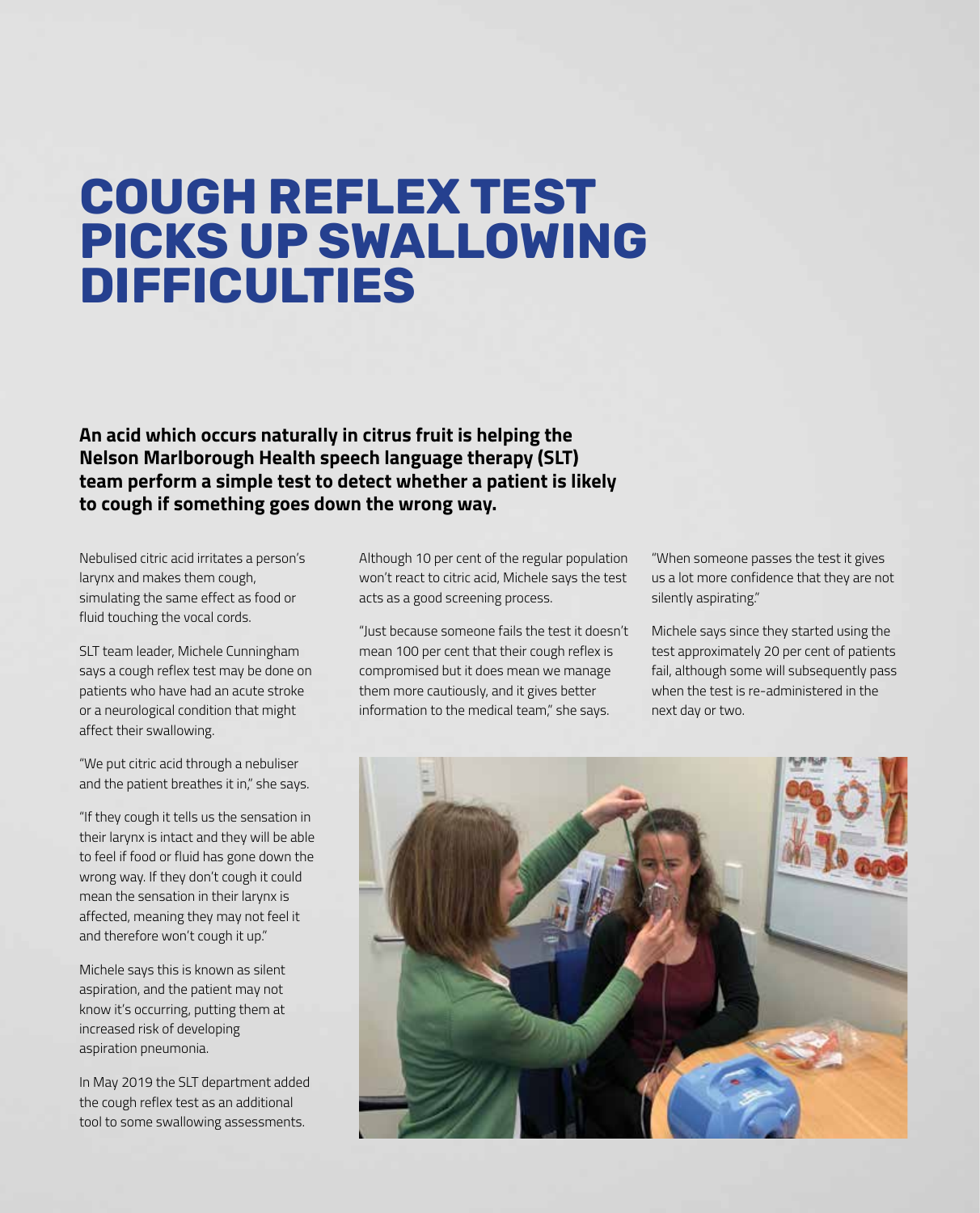### **INITIATIVE HELPS STREAMLINE X-RAY EXAMINATIONS**

If a patient fails a cough reflex test or is having swallowing problems due to head and neck cancer, stroke or a neurological disease, they may be sent for a videofluoroscopy (VFS), a moving x-ray examination of their swallowing action.

During the procedure barium sulfate, a metallic compound that shows up on x-rays, is mixed with food. This allows the speech language therapist (SLT) to analyse the complex muscle movements involved in swallowing and assess whether food or liquid is entering a person's lungs.

A recent initiative, led by SLT Freya Davison, has made the process for getting a VFS more streamlined for patients.

Previously a videofluoroscopy involved the presence of a radiologist, along with a medical imaging technician (MIT) and an SLT.

Freya's initiative meant a radiologist was no longer required to be present for a VFS on low-risk patients.

"The radiology team is often under pressure, room availability is tight and it can be difficult to line up a MIT and a radiologist at the same time," says Freya. "While we appreciate having radiologists with us this can sometimes impact on the timeliness of getting a VFS done."

The radiology team leader assisted in determining which patient groups would be suitable for VFS without a radiologist present. Collaboration with the lead MIT was also important as their role also changed with this new process.

During the transition period the SLT team was well supported by the radiologists who checked the images and reports.

"Having one less person to schedule for a VFS has improved access for low-risk patients," says Freya. "Patients can be seen sooner and this means we can get on to rehab programmes sooner and be more confident in our treatment recommendations."

Nelson Marlborough Health Quality Account 2019 | Our Vision: All people live well, get well, stay well. 17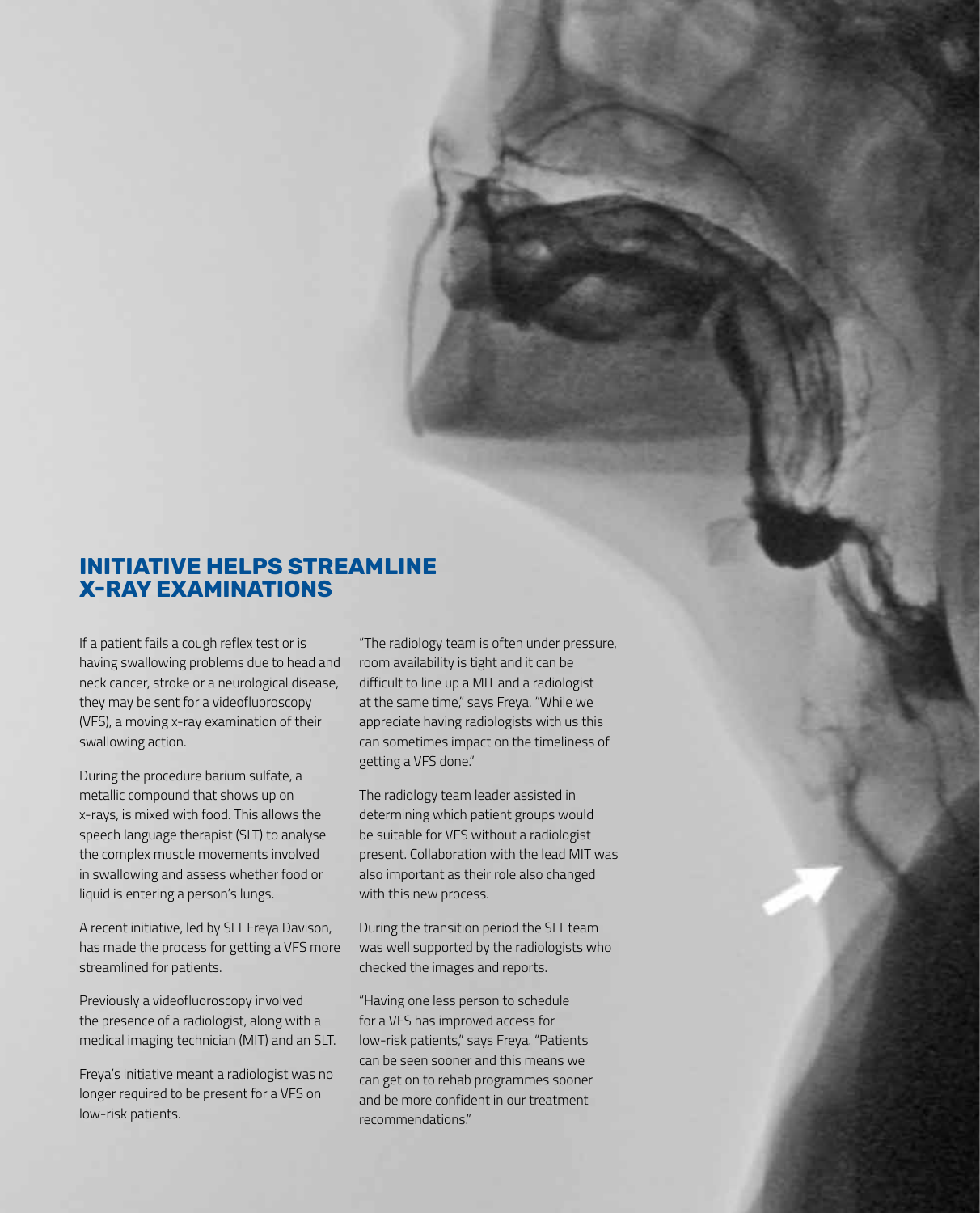**The Models of Care Programme aims to make the system more responsive and patient-centric. Health Care Home and the Medical Admissions and Planning Unit (MAPU) are two of the initiatives within the programme that will lead to this transformation.** 

# **THE MODELS OF CARE PROGRAMME**

# **HEALTH CARE HOME**

The first place most people look to for their healthcare needs is their local general practice or GP.

These practices are coming under increasing pressure as people's lifestyle choices and an aging population result in more complex health issues and a greater demand for care. Without a solution this situation will become unsustainable.

Health Care Home (HCH) is designed to help general practice teams remain responsive through new and sustainable ways of working.

The aim of HCH is to strengthen the services at the beginning of a person's healthcare



*A Primary Care Practice Assistant takes dermoscopy skin photos during a virtual consultation*

journey, providing greater accessibility to care closer to home, though technology and efficient ways of working. Interdisciplinary healthcare teams will also be easy to access to work with patients and their whānau.

The initiative began in the Nelson Marlborough region in October 2018, and there are now nine HCH practices, representing 42 per cent of enrolled Nelson Marlborough patients with more joining early in 2020. The aim is to have 80 per cent of the enrolled population registered with a HCH practice.

#### **Health Care Home aims to:**

- Improve patients' access to healthcare through virtual consultations and alternative appointment formats, online booking capability and phone triage services.
- Increase the capacity of the practice team.
- Reduce the demand on the hospital emergency departments and unplanned care by proactively managing people with complex health needs.

Feedback on the HCH initiative so far has been overwhelmingly positive.

*"I rang for an appointment and was advised that there were no routine appointments available. I was happy to wait until the following day, but the receptionist suggested that I could be called by a GP to be triaged. I spoke to the GP who felt that with the symptoms I had, it was better that I was seen today. This is an excellent service."* Patient Mr MH.

*"The team huddles have* 

*provided an excellent addition to good practice communication, particularly during the implementation of our new patient management system, and a period when flu vaccine became restrictive. The huddles are always well-attended and have become an integral part of the day."* GP

The Health Care Home practices will also be the launch pad for a number of other Models of Care initiatives including:

#### **Strengthening Coordinated Care:**

Supporting health professionals to coordinate services for people with complex health needs.

**Virtual Health:** Enabling off-site consultations and eventually remote monitoring, reducing the need for travel for those unable to do so or based in isolated areas.

**Shared information:** Will enable the sharing of electronic care plans across the health system.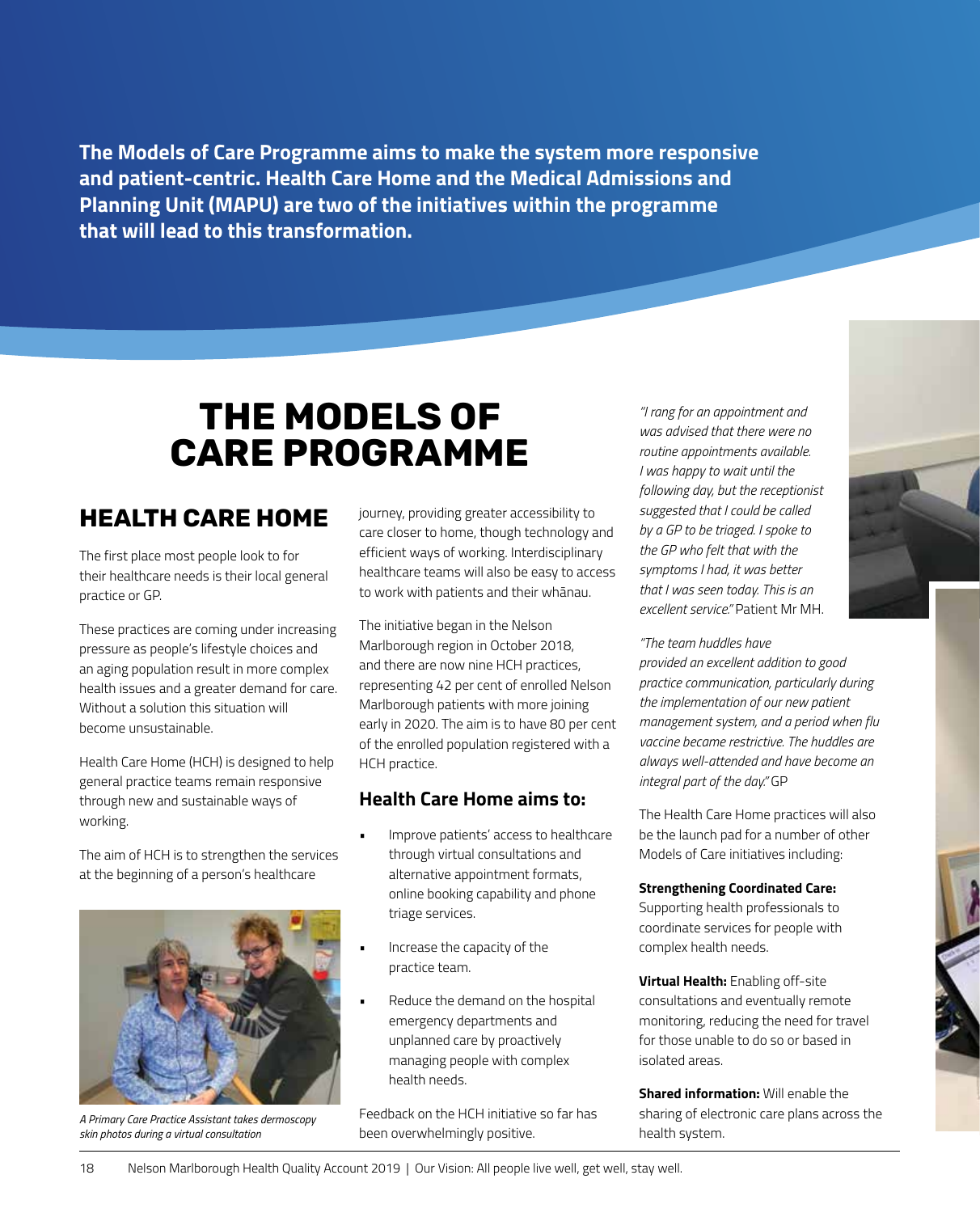



# **MAPU: AIDING ACUTE HEALTHCARE**



Emergency departments are often the pressure point in a hospital. As more patients pour through the ED doors, there's pressure on staff to manage their care and move them through the department.

Demand for acute healthcare rises each year, but Nelson Hospital has a low number of medical beds available for patients in need of short-term urgent care.

In order to reduce congestion in ED, deliver more effective and efficient care, and improve the patient journey in to hospital care a Medical Admissions and Planning Unit (MAPU) was established and successfully trialed between August and October 2018.

The 10-bed unit, in close proximity to ED, the Intensive Care Unit and Radiology Department, is a place where patients with serious health conditions are assessed and observed. MAPU brings together the skills of a specialised group of health professionals.

Feedback about MAPU during a trial from staff and patients was positive, and on 1 July 2019 a permanent MAPU was opened. Some people are referred to the hospital by their GP and fast-tracked through ED into the unit. Other patients are admitted to the unit from ED. This takes the pressure off ED and also means that patients can receive care sooner.

Decongesting ED for new arrivals helps reduce the time people spend in ED bays or corridors, and ensures the 'right' patients are in ED.

While it is still too early to make a definitive assessment on the impact MAPU is having on waiting times in ED and overall lengths of stay in hospital, the indications are positive.



*Jodie Winwood, Associate CNM, Sharon Scott, Charge Nurse Manager ED & MAPU, Sonja Van Alphen, Team Leader Pharmacy, Deidre Crichton, Team Leader Physiotherapy.*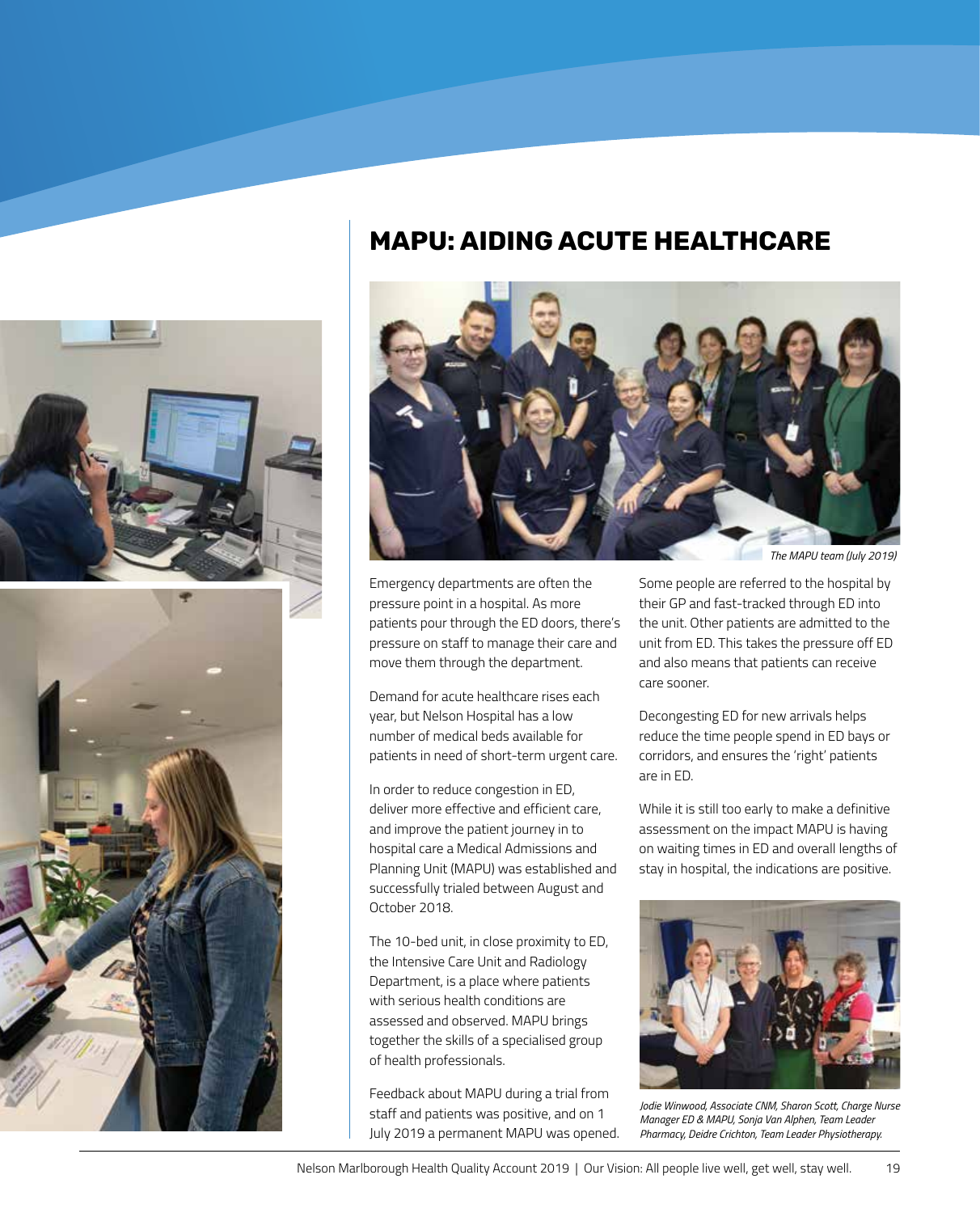**The Models of Care Programme virtual health initiative, uses communication technologies to provide healthcare when patients and care providers are not in the same physical location. Thereby avoiding the stress and travel that comes with having to attend appointments in person.** 

# **VIRTUAL CONSULTATIONS**

#### **A SPECIALIST'S VIEW A PATIENT'S VIEW**

Dr Saxon Connor, a specialist surgeon at Christchurch Hospital says we can't underestimate the impact travel has on patients. He regularly consults with patients from Nelson and says it's often those who have to travel that are in poorer health.

"Technology is at a level now where, other than a physical presence, there is very little difference between a virtual consultation and a face-to-face appointment," Dr Connor explains. "Before a consultation all the assessments have been done so the meeting is about the conversation. In my experience, a nurse or GP is always present with the patient, so I am comfortable that the patient is being supported."

He says his role is to talk to the patient about their situation and treatment plan and this can be done via video as effectively as meeting in person and it is less exhausting for the patient.

Dr Connor is heartened with the steady

increase in the number of virtual consultations and encourages all patients to take up the opportunity of a video consultation if their health allows for it.



Mr La Pang was a patient who required advice and treatment from a specialist in Christchurch and was able to attend his appointment from Nelson via a video consultation.

Originally from Burma, Mr Pang now lives in Nelson with his wife and family. Following a diagnosis, he was faced with having to travel to Christchurch to attend specialist appointments. Neither he nor his family speak English, so for the 75 year-old the logistics of travel were quite daunting. On top of this, Mr Pang's condition affected his mobility, meaning standing or sitting for extended periods was difficult.

"The long distance to travel, so much time waiting and also the need for a lot of people to help with interpreting and movement made it very difficult last time," Mr Pang explained.

Mr Pang was identified as a suitable candidate for a virtual consultation. So for his next appointment, rather than undergoing the discomfort of another trip to Christchurch, his sons were able to drop him off at Nelson Hospital where he met with a translator and public health nurse. With their help, he spoke to his neurologist at Christchurch Hospital via video link.

*The relative simplicity of the technology and the opportunity to interact with it have all helped to create a level confidence in video consultations.* 

"I am a lot happier with local appointments and for me I didn't feel much different—as long as I have an interpreter," Mr Pang says.

The relative simplicity of the technology and the opportunity to

interact with it have all helped to create a level confidence in video consultations.

The initiative will eventually extend into other community settings as well as into people's homes—bringing care truly closer to home.



20 Nelson Marlborough Health Quality Account 2019 | Our Vision: All people live well, get well, stay well.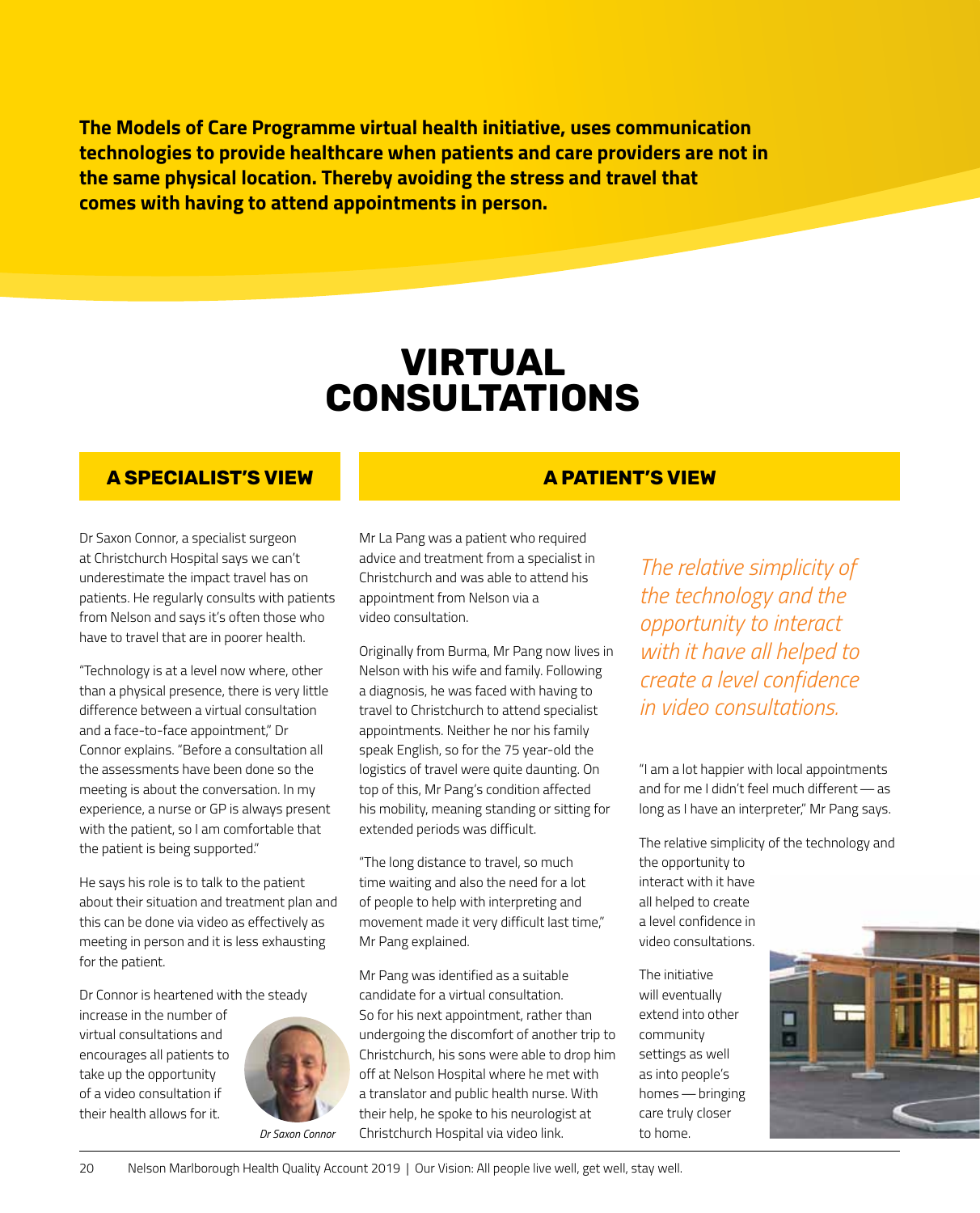### **A VIRTUAL CONSULTATION JOURNEY**

Despite the excellent healthcare facilities and support available in Golden Bay many

patients have to complete a 100 kilometre trip, traversing the winding Takaka Hill, to see a medical specialist in Nelson. An appointment may be brief or require no physical examination, yet it involves a lengthy trip, which can be costly and taxing for older or postsurgical patients.

Some small but exciting steps have been made towards using virtual consultations in the bay. General Manager of the Golden Bay Community Health Centre (Te Hauora o Mohua), Linzi Birmingham, is part of the national Ministry of Health Telehealth Leadership Group which advises on deployment priorities, technical considerations, barriers and other matters relating to virtual consultations. Linzi believes the introduction of virtual health will be transformational for the bay.

> "The use of virtual consultations is a significant initiative," she says. "It's about valuing our patients' time as much as we value our own."

She says it would mean a change of thinking for many people but it is very exciting.

"Once all the barriers around connectivity and security have been removed it will become a valuable tool for us to use in the provision of healthcare in Golden Bay. Watch this space."

# **VIRTUAL SPEECH-LANGUAGE THERAPY CONSULTATION WELCOMED**

When Ann Lewis started having trouble with her voice, a specialist diagnosed a lack of collagen in her vocal cords and referred her to speech-language therapist Michele Cunningham.

"I saw Michele on one of her regular visits to Golden Bay and she raised the option of doing the therapy via virtual consultation," says Ann. "I thought it was a splendid idea. Why travel over the hill if I don't have to?"

Michele initiated a pilot virtual health programme in Golden Bay as part of her career and salary progression project.

"I spent awhile exploring and trialing technology and settled on using the video conferencing platform ZOOM," Michele says.

Michele did an initial assessment with Ann and then set up a therapy programme using virtual health where appropriate.

"Speech-language therapy sessions don't always need to be face-to-face. But you do need good equipment as voice therapy is about

sound and whether the pitch is stable and sometimes that can be hard to tell on a video link," she says.

Ann says Michele prepared her before their sessions started and she knew what to expect.

"There was a slight glitch with the sound in the first session but we muddled through," she says.

Michele admits there are still some teething issues with the technology, but she's had great support from Nelson Bays Primary Health Organisation and Golden Bay Community Health staff.

Despite the issues both Ann and Michele agree their virtual health experience has been a success. Ann says although she is quite comfortable driving over the hill she resents having to spend a whole day away from home.

"If we hadn't done a virtual health consultation there wouldn't have been as many sessions and the therapy would've been harder to do," she says. "I think it's a fantastic idea and I didn't feel it was less of a session because of the technology."

"Some people my age may not be comfortable with the technology — but in another ten years it might be different," she says. "It wasn't an issue for me and it certainly beats travelling."



*Ann Lewis and Michele Cunningham.*

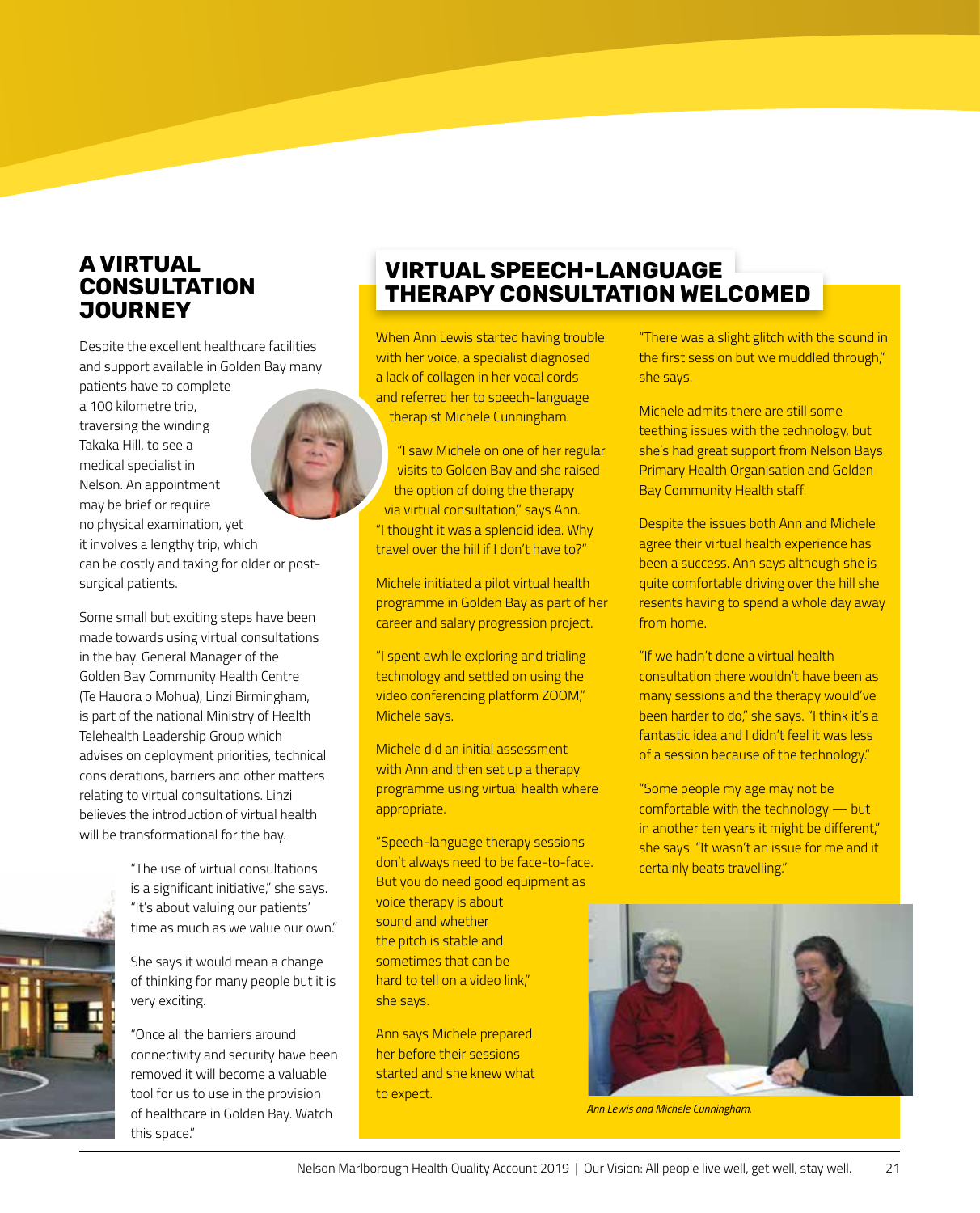# **FUTURE FOCUS**

### **HOW THE MODELS OF CARE PROGRAMME IS DELIVERING THE** *PRIMARY AND COMMUNITY STRATEGY***.**

The *Primary and Community Strategy,* developed in 2016, gives a clear direction for the future of our region's healthcare services.

Through a series of public meetings, Nelson Marlborough's community validated the strategy and its direction for a *'people-centred healthcare system that will provide a proactive and collaborative approach to care, and use technology and information to reduce barriers and improve health outcomes.'*

The next challenge was to create an action plan – to transform the status quo and deliver the vision. Working with health professionals across the system, a significant amount of work went into understanding the vision and translating it into real outcomes and initiatives. This became the Models of Care Programme.

Through the programme, nine initiatives were prioritised to lay the groundwork for the vision and to enable future initiatives:

# **MODELS OF CARE PROGRAMME**

#### **HEALTH CARE HOMES**

Improving access to health care and better care coordination and delivery by strengthening general practices.

#### **SHARED INFORMATION**

Sharing health information between health professionals to ensure consistency of care.

## **VIRTUAL HEALTH**

Implementing virtual technology to improve care and reduce the physical barriers to healthcare.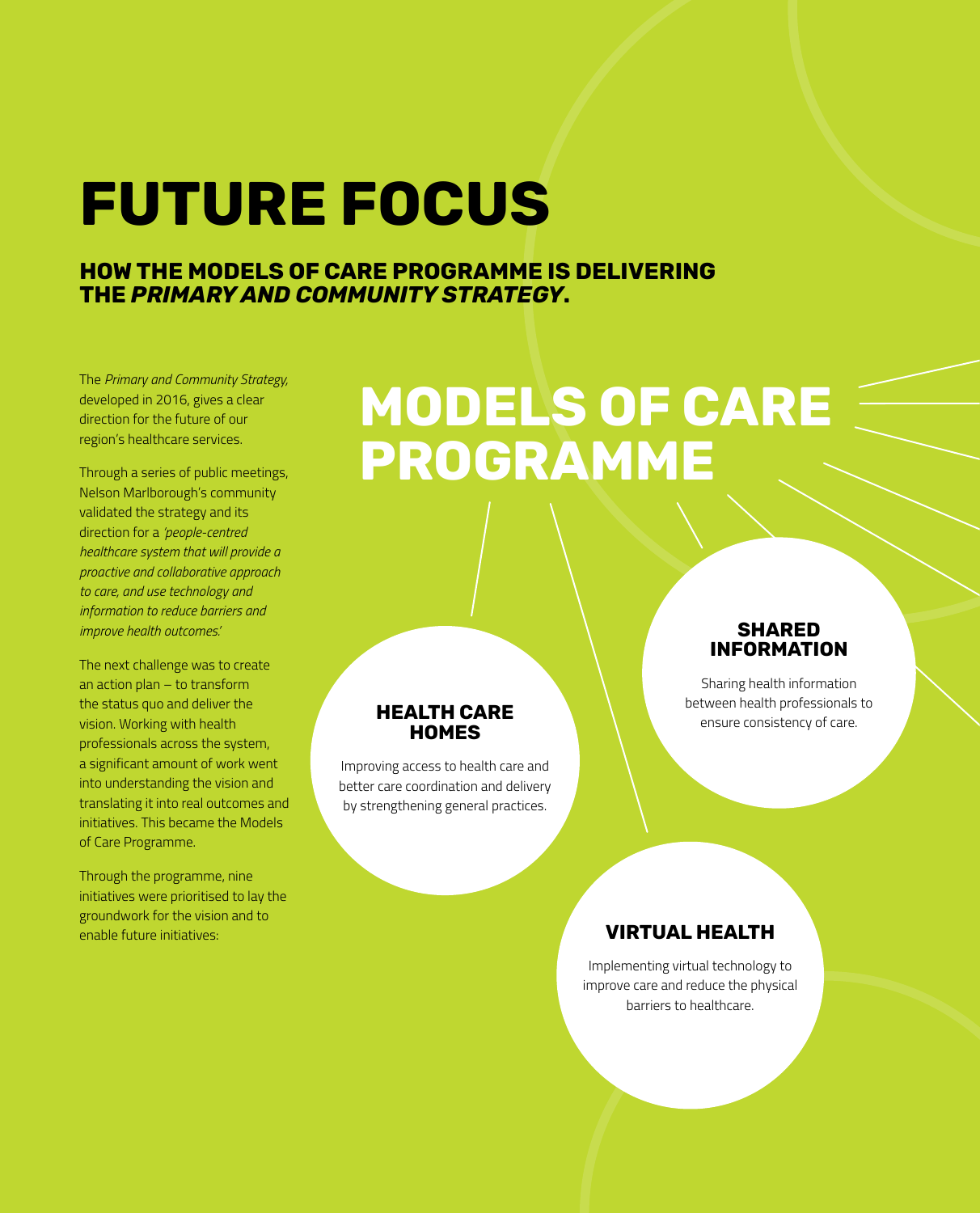#### **STRENGTHENING COORDINATED CARE**

Providing better care for people with complex needs by supporting health professionals to work in teams.

#### **WORKFORCE DEVELOPMENT**

Growing a flexible, skilled health workforce to meet the future healthcare demands of the community.

The level of commitment shown by health practitioners across the region and the enthusiasm of the community members already experiencing the services (through trials and initial rollouts) suggests that the future of the Nelson Marlborough healthcare system will more than live up to the vision laid out in the *Primary and Community Health Strategy*.

For more information about any of these initiatives visit www.nmdhb. govt.nz/models-of-care

#### **ACCESS TO TIMELY ADVICE**

Supporting health professionals to give and receive advice to improve patient care.

#### **MEDICAL ADMISSION AND PLANNING UNIT (MAPU)**

Improving immediate access to specialists in Nelson hospital for the acutely unwell patients.

## **HAUORA DIRECT**

Proactively assessing the health of vulnerable people and providing services where they are.

# **FIRST 1000 DAYS**

Supporting vulnerable people to develop the crucial parenting skills they require to improve the health and wellbeing of their young children.